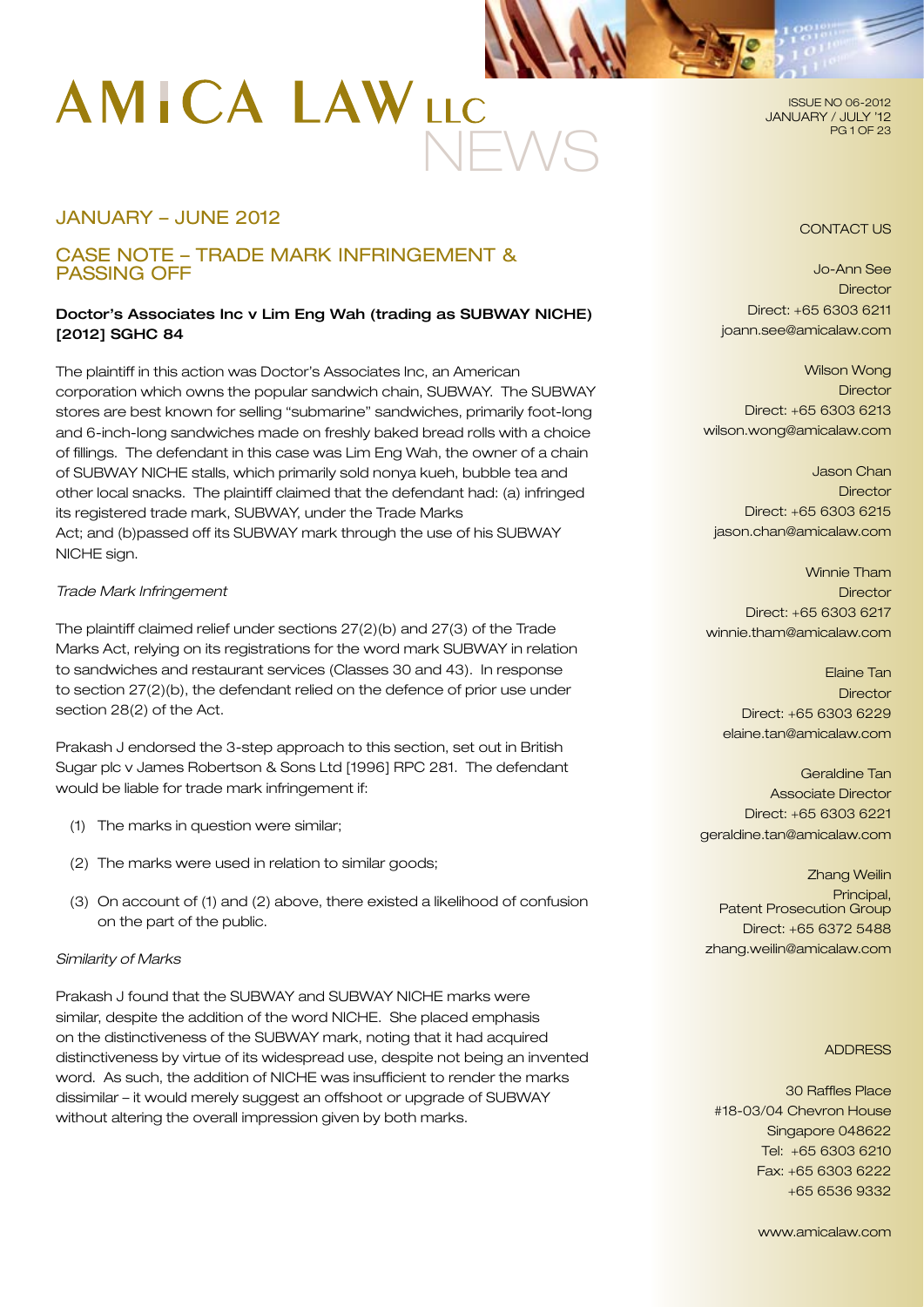

ISSUE NO 06-2012 JANUARY / JULY '12 PG 2 OF 23

It is worth noting that the court approved of *Ozone Community Corp v Advance Magazine Publishers Inc* [2010] 2 SLR 459, which reformulated the court's approach to similarity between marks. The two questions to be considered are:

- (a) First, whether there is visual, aural and conceptual similarity between the allegedly infringing sign and the registered trade mark; and
- (b) Second, whether the registered trade mark is distinctive.

The court's practice previously was to consider the second factor on an ad hoc basis. However, Prakash J's endorsement of *Ozone Community* indicates that the distinctiveness of an earlier mark will now be a necessary consideration for future decisions under this section.

#### *Similarity of Goods*

Prakash J found that the goods and services, on the whole, were similar. The defendant's goods and services would qualify to be registered in Classes 30 and 43, the same classes in which the plaintiff's SUBWAY mark was protected. Further, identity of goods was not required; it did not matter that the defendant focused on local foods (such as nonya kueh and bubble tea), whereas the plaintiff sold western fare (such as sandwiches and cookies). Both establishments marketed sandwiches comprising variants of white bread with fillings, which was sufficient for a finding of similarity.

#### *Likelihood of Confusion*

Despite the court's finding that the marks and goods were similar, it was on this third element that the plaintiff's case under section 27(2)(b) failed. Prakash J concluded that "realistically the likelihood of confusion is hypothetical or speculative". Consumers who purchased SUBWAY NICHE sandwiches were unlikely to believe that the goods originated from or were associated with the plaintiff.

Three observations may be made regarding the court's finding that confusion was unlikely to result. First, this case emphasises the burden on plaintiffs to produce cogent evidence to support their allegations of confusion. The plaintiff in this case was only able to produce affidavits of isolated instances where consumers had mistaken one party's outlet for the other's. The court was prepared to accept surveys tendered as expert evidence, interviews, newspaper articles and similar material, but no such evidence was tendered. Accordingly, the plaintiff's "haphazard recollections of isolated incidents" were insufficient to support a finding that actual confusion had resulted.

Second, the great pains taken by the defendant to distinguish his goods from those of the plaintiff's weighed against the scant evidence produced by the latter. In this regard, the court was willing to take a practical, realistic approach to consumers' interaction with each party's sandwiches and outlets. The court noted that the sale, display and handing over of the sandwiches to customers differed – the defendant sold pre-packaged sandwiches made from simple ingredients, whereas the plaintiff's sandwiches were made on the spot, customizable, and included quasi-gourmet variants such as teriyaki chicken and cheese steaks. The prices of both products also differed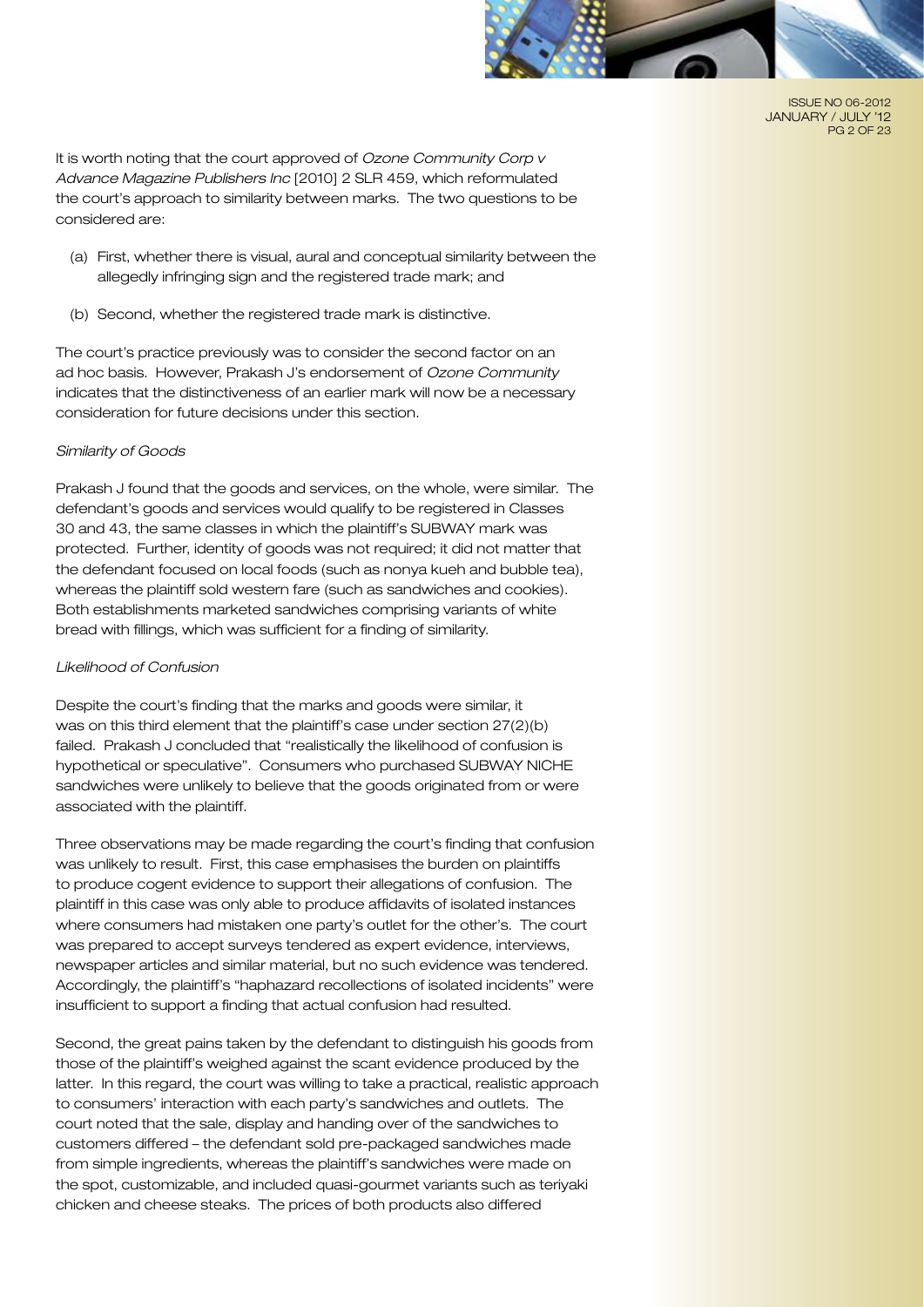ISSUE NO 06-2012 JANUARY / JULY '12 PG 3 OF 23

significantly, as did the interior design schemes of each party's outlets. The court's willingness to consider the market realities of each party's business is perhaps due to the fact that both plaintiff and defendant had been trading for a significant period of time, since 1996 and 1987 respectively. Compared to *quia timet* actions where no use of the marks has been made, the court is less likely to infer confusion in a case where the parties' business operations, established over the years, have come to differ such that consumers in practice are clearly able to tell one establishment from the other.

Third, this case demonstrates, in line with recent cases, that the confusion must be established in relation to "not an insubstantial number" of the public, each of whom is reasonably well-informed, observant and circumspect. The courts will assume that the average consumer exercises ordinary care and intelligence in making his purchase, and is literate, educated, "constantly exposed to the world, either through travel or media" and is unlikely to be "easily deceived or hoodwinked". Proving confusion thus appears to be an increasingly uphill task as it is clear that the court will not readily infer confusion amongst a small number of "morons in a hurry".

#### *Prior Use Defence*

Although the court had already found that there was no trade mark infringement under section 27(2)(b), it went on to consider the defence under section 28(2) for completeness. This is the defence of prior use – i.e. that the defendant had been using his SUBWAY NICHE mark on his goods before 25 May 1989, when the SUBWAY mark was registered, and that he continues to market his goods under the SUBWAY NICHE mark.

As discussed below, the Court found that the defendant had begun using his SUBWAY NICHE mark prior to 25 May 1989, and continues to market those goods. Accordingly, the defence under section 28(2) would have succeeded in respect of sandwiches, had trade mark infringement been proven. However, Prakash J noted that no defence would be available in relation to SUBWAY NICHE for restaurant services, as the defendant's café was opened only after 25 May 1989.

Section 27(3) of the Act is reproduced as follows:

*Acts amounting to infringement of registered trade mark 27. —(3) A person infringes a registered trade mark which is well known in Singapore if —* 

- *(a) without the consent of the proprietor of the trade mark, he uses in the course of trade a sign which is identical with or similar to the trade mark in relation to goods or services which are not similar to those for which the trade mark is registered;*
- *(b) the use of the trade mark in relation to those goods or services would indicate a connection between those goods or services and the proprietor;*
- *(c) there exists a likelihood of confusion on the part of the public because of such use; and*
- *(d) the interests of the proprietor are likely to be damaged by such use.*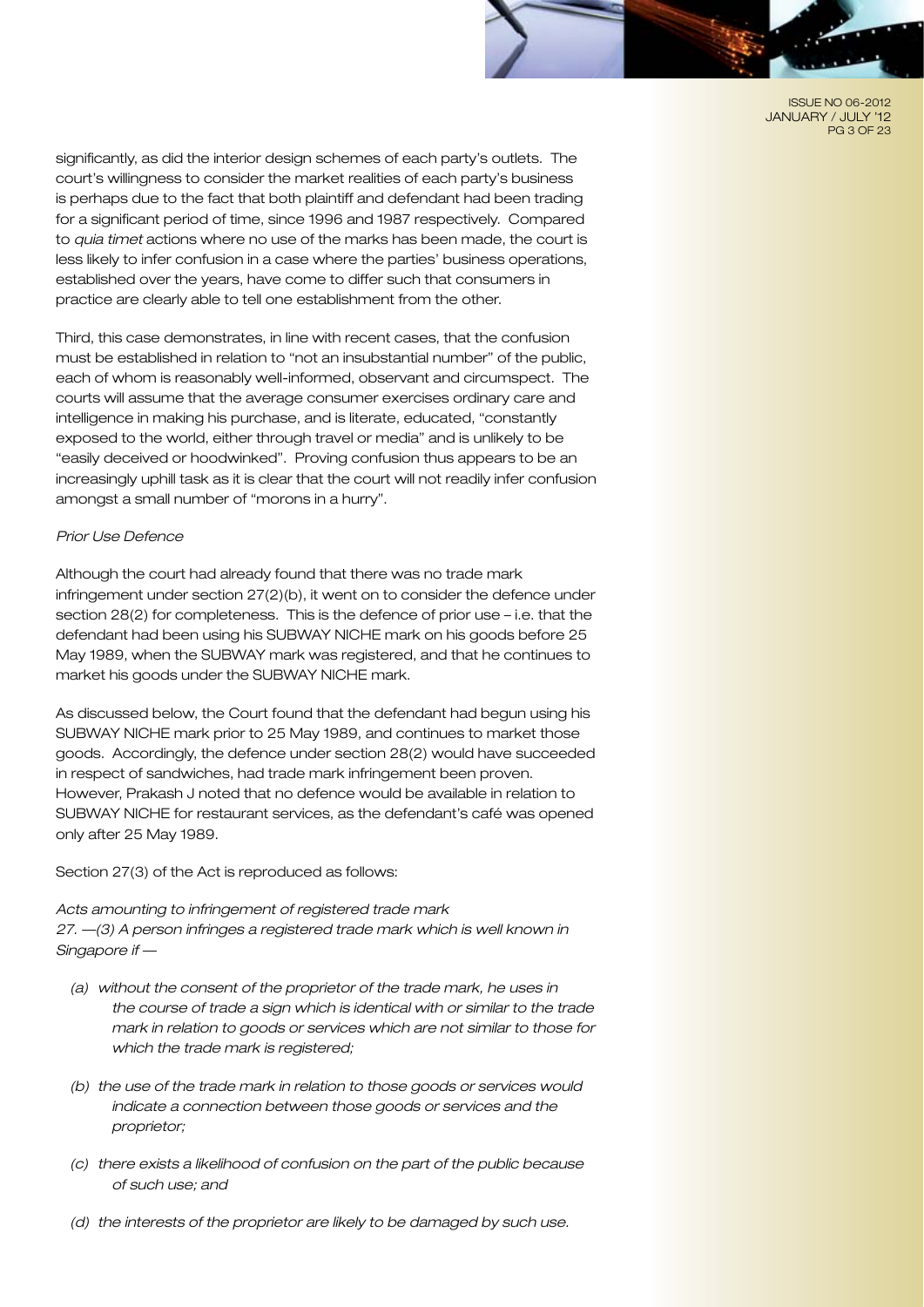ISSUE NO 06-2012 JANUARY / JULY '12 PG 4 OF 23

As the court had already found that the marks and goods in question were similar, the factors in section 27(3)(a) were fulfilled. Accordingly, the court focused on the question of whether the SUBWAY mark was well-known in Singapore, as well as the factors in sections 27(3)(b), (c) and (d).

Prakash J readily accepted that the SUBWAY mark is well-known in Singapore. The plaintiff demonstrated that it owns 92 stores in Singapore, and has devoted considerable efforts to advertising and promoting its mark. However, the court found that sections 27(3)(b) and (c) were not made out, for the same reasons that a confusion under section 27(2)(b) was unlikely to result.

As for section 27(3)(d), the plaintiff claimed various heads of damages as a result of the defendant's use of its SUBWAY NICHE mark. However, the court found that many of these heads were purely speculative. The plaintiff had not produced any evidence of actual damage, or evidence indicating that such damage would be likely to transpire.

In any event, as the court had found that no likelihood of confusion would arise, the plaintiff's claims of tarnishment and dilution were unfounded. The court further found that each party in this case had developed its own separate and distinct goodwill which would necessarily attract different customers, and no actual diversion of sales would result.

On the whole, the plaintiff's cause of action under section 27(3) therefore failed. Despite Prakash J's readiness to accept the well-known status of the SUBWAY mark, such status was of little assistance to the plaintiff once a finding was made under section 27(2)(b) that no likelihood of confusion would arise.

#### *Passing off*

On passing off, the plaintiff was tasked with proving the "classical trinity" of elements in this action:– goodwill, misrepresentation and damage. However, the plaintiff failed to prove that it had goodwill in its SUBWAY mark at the time the conduct complained off commenced – i.e. 1989, when the defendant first started using their SUBWAY NICHE name for sandwiches. Accordingly, there was no need for the court to consider the other 2 elements, and the plaintiff's claim in passing off failed.

Prakash J, in determining that the plaintiff had no goodwill in their SUBWAY mark in 1989, made a critical finding of fact – that the defendant had been selling sandwiches ever since it opened in 1987. As the first SUBWAY outlet in Singapore only opened in 1996, the plaintiffs had no goodwill which pre-dated the defendant's selling of sandwiches. Accordingly, the defendant had not passed-off his products as those of the plaintiff's.

In making this crucial finding of fact, Prakash J rejected the plaintiff's contention that the defendant only sold nonya kueh and pastries prior to the year 2000. These goods were advertised by the defendant prior to 2000, and it was only later that he began to advertise sandwiches. However, the court held that the defendant was not required to advertise everything he sold. No inference could properly be drawn that the defendant did not sell sandwiches prior to 2000. By contrast, Prakash J accepted the consistent and straightforward testimony of the defendant and his two employees, affirming that they had sold sandwiches from as early as 1987.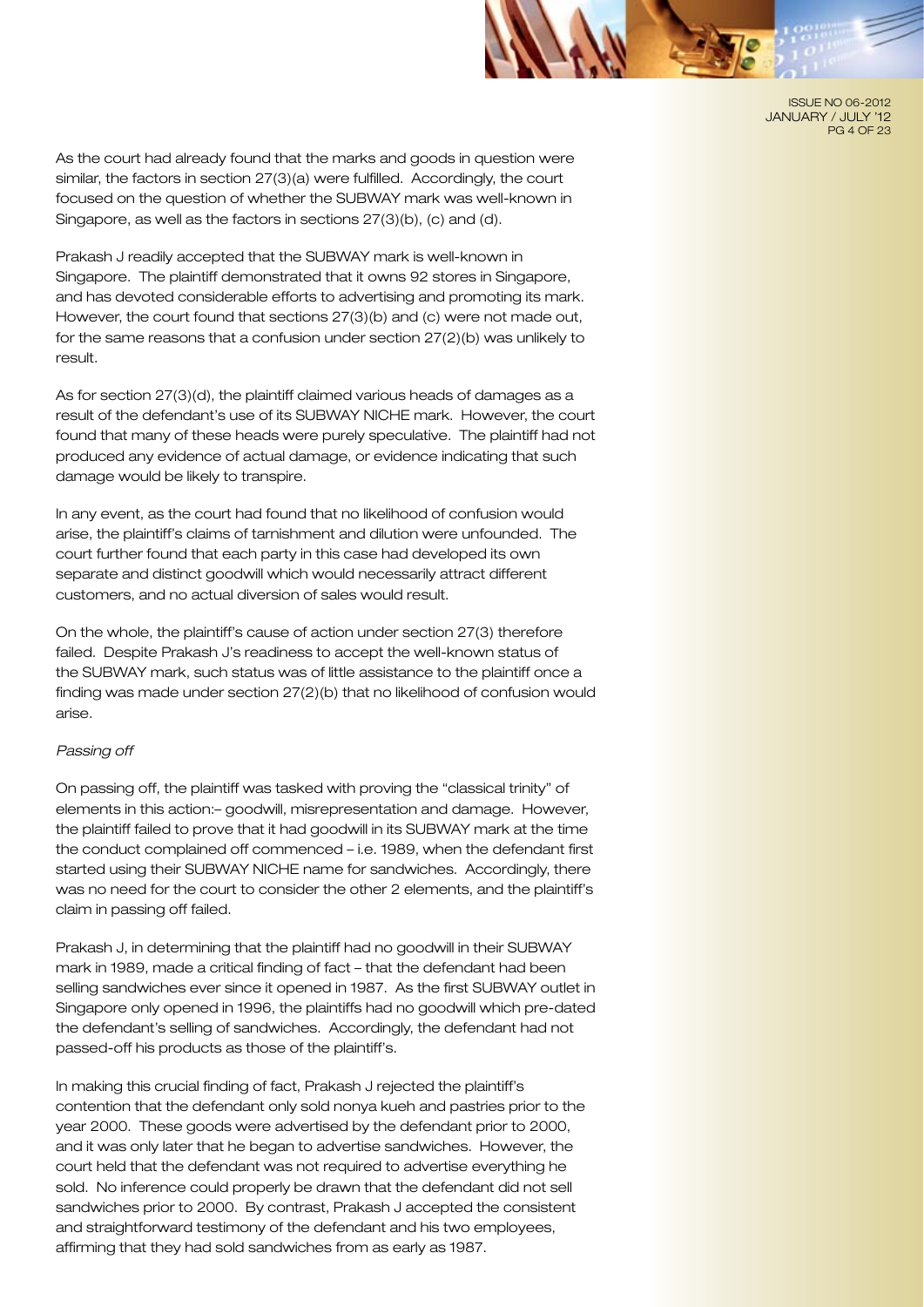

ISSUE NO 06-2012 JANUARY / JULY '12 PG 5 OF 23

Notwithstanding this finding of fact, the court went on to consider the "foreign business problem" – the requirement that foreign traders, even those with a prominent reputation, must necessarily have a trading or business presence in Singapore before goodwill can be found. Prakash J termed this the "hardline" approach, and observed that the Court of Appeal in the *Amanresorts* case had leant in favour of maintaining this approach (despite their refusal to deal with the matter in full). In any event, Prakash J stated that even if she were to adopt a "softer approach", this would not help the plaintiff. The "softer approach" entails a plaintiff arguing that he has customers in the jurisdiction even though he may not have a physical or business presence within the same. For example, the plaintiff may have consumers who purchase his goods when travelling abroad, or who import his goods into Singapore. The UK courts have found that this is sufficient for goodwill to subsist locally. However, the plaintiff in this case furnished no evidence of its goodwill, reputation, or base of customers in Singapore before 1987. Thus, he could not satisfy even this "softer approach" to the issue of goodwill.

Having determined that the plaintiff had not established any goodwill in its SUBWAY mark at the relevant time, the court declined to deal with the defences of antecedent or concurrent use, and the doctrine of laches (based on the plaintiff's failure to object to the defendant's 20-year use of the SUBWAY NICHE mark). The plaintiff's actions for trade mark infringement and passing off were dismissed with costs to the defendant.

# Case Note: Trade Mark PROSECUTION Practice

# Ex Hacienda Los Camichines SA DE CV v Rum Creation & Products Inc [2012] SGIPOS 1

This was a consolidated opposition to the registration of three trade marks by the Applicants. The marks in question were ZACAPA CENTENARIO as a word mark (the "ZACAPA Word Mark"), as well as 2 marks were ZACAPA CENTENARIO was combined with a woven pattern, flower design and the numbers "15" or "23" (the "ZACAPA Device Marks"). All 3 marks were applied for in Class 33, in respect of rum products generally.

The Opponents were the registered proprietors of the GRAN CENTENARIO mark in Class 33, in respect of tequila products generally. They opposed the ZACAPA Word Mark on the basis of section 8(2)(b) of the Trade Marks Act, and the ZACAPA Device Marks on the basis of sections 8(2)(b), 8(7)(a) and  $8(4)(i)$ .

#### *Section 8(2)(b)*

The Registrar approved of the 3-step test under this section, set out by the Court of Appeal in *The Polo/Lauren Co, LP v Shop-In Department Store Pte Ltd* [2006] 2 SLR(R) 690 ("*Polo/Lauren*"). The inquiry proceeds as follows:

- (1) Whether the marks in question are similar;
- (2) Whether they are applied to similar goods; and
- (3) Whether, by virtue of (1) and (2), there is a likelihood of confusion on the part of the public.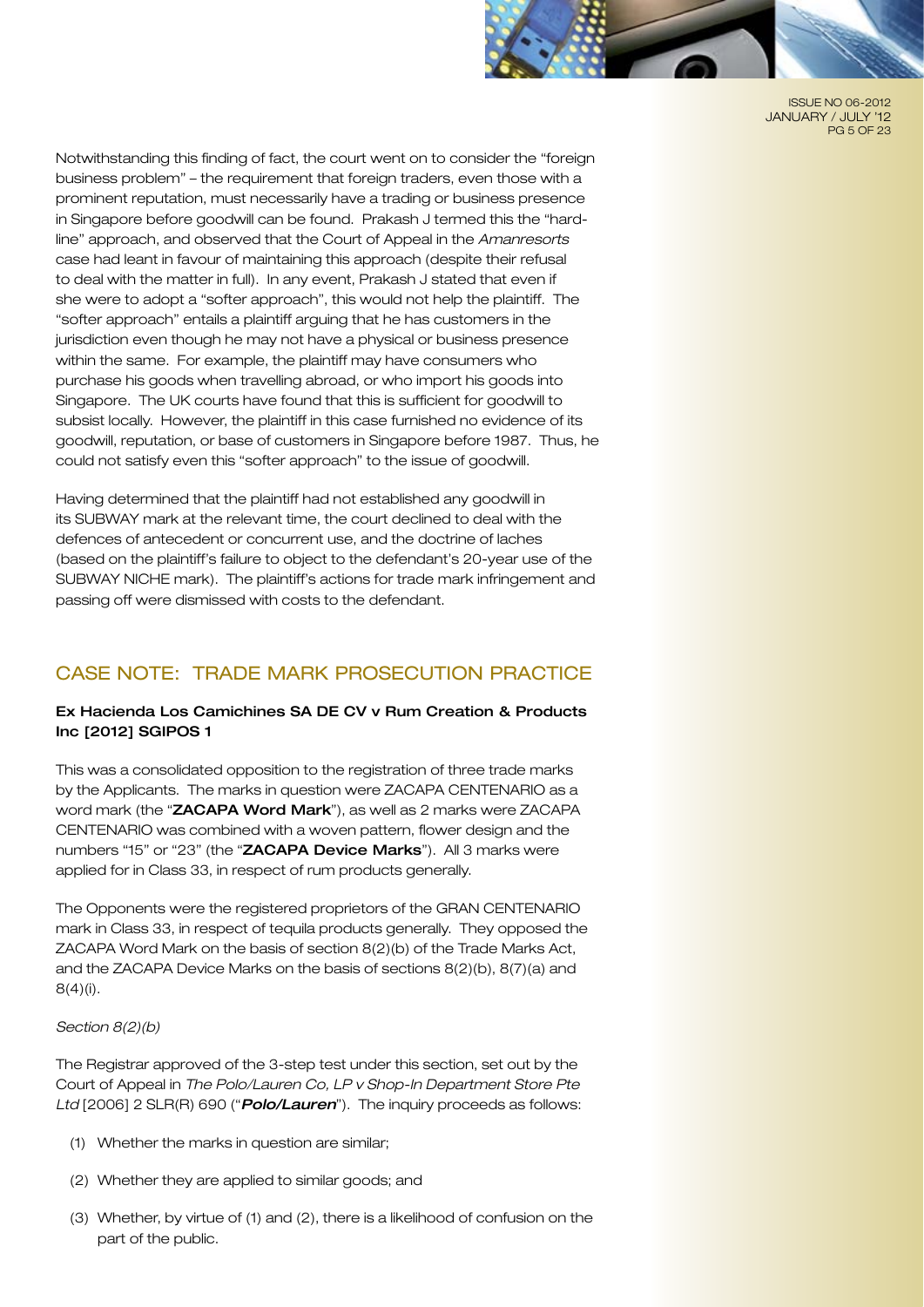ISSUE NO 06-2012 JANUARY / JULY '12 PG 6 OF 23

#### *Similarity of Marks*

The Registrar noted, following Ozone Community Corp v Advance Magazine Publishers Inc [2010] 2 SLR 459, that the distinctiveness of the earlier trade mark is relevant in determining whether two marks are similar. Here, the Opponents' GRAN CENTENARIO mark was moderately distinctive; it was the Spanish phrase translation of "Grand Centennial", which would not be commonly understood by Singaporeans. It was not as distinctive as marks such as VOLVO, but not as common as marks such as POLO. Accordingly, a later mark could be distinguishable from the Opponents' if it contained a moderate degree of modification.

The Registrar found that the ZACAPA Device Marks contained design elements which were visually distinguishable from the GRAN CENTENARIO word mark. The word ZACAPA was printed prominently on the ZACAPA Device Marks, with CENTENARIO presented in much smaller font. Design elements also rendered the marks conceptually dissimilar, as the ZACAPA Device Marks' wide band of basket weaving and flower device conjured up an idyllic, laid back, Caribbean holiday mood. On the whole, these marks were dissimilar.

However, the Registrar found that the ZACAPA Word Mark and the GRAN CENTENARIO mark were visually and conceptually similar. Visually, both marks contained the word CENTENARIO, which was the longer word of the two. The marks were also conceptually similar, as consumers would notice the common word CENTENARIO and may recall the concept of a centenary or centennial. However, the Registrar found that aural dissimilarities were present, as the beginnings of marks would be aurally more impactful than their endings.

#### *Similarity of Goods*

The Registrar endorsed the court's approach in *Ferrero SPA v Sarika Connoissuer Cafe Pte Ltd* [2011] SGHC 176 to determining whether goods were similar. It was held that the guidelines in *British Sugar plc v James Robertson & Sons Ltd* [1996] RPC 281 may not be applicable where the goods in question fell within the same class of the Nice Classification. Only in cases where goods registered within the same class were nonetheless not similar (e.g. laundry bleach v. perfumes, both in Class 3), should the *British Sugar* test be applied.

In the instant case, the Applicants' and Opponents' marks were all registered in Class 33. As "rum" and "tequila" products are essentially of the same nature, the goods in question were similar.

In any event, the Registrar applied the *British Sugar* guidelines for completeness, and affirmed that the same result would be produced. Rum and tequila should be compared generally, rather than focusing on differences between the specific products and their tastes. As the goods are sold on the same shelf at convenience stores and are enjoyed by consumers of alcohol generally, they are similar goods.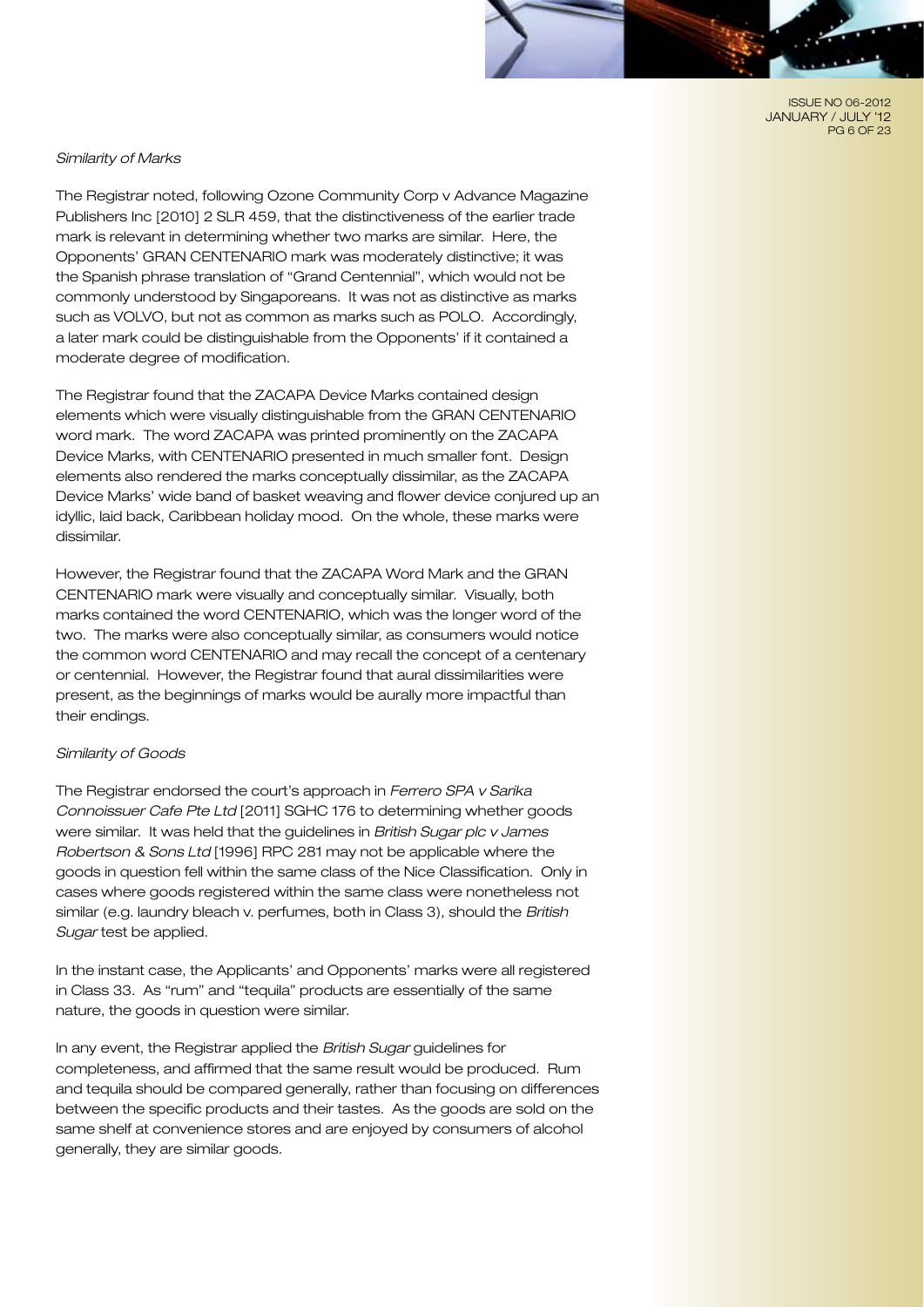ISSUE NO 06-2012 JANUARY / JULY '12 PG 7 OF 23

#### *Likelihood of Confusion*

As the Registrar found that the GRAN CENTENARIO mark and the ZACAPA Device Marks were not similar, she did not consider whether a likelihood of confusion would arise with respect to these marks.

However, the Registrar considered this third element in relation to the ZACAPA Word Mark. She assessed the marks against a list of factors set out in Polo/Lauren, and concluded that there was no reasonable likelihood of confusion between them. Weighing in the Applicants' favour was the Registrar's finding that rum and tequila are not "cheap consumerables that are bought without much thought". Consumers, as well as purchasing traders such as bars and nightclubs, would exercise greater care when purchasing rum and tequila. Further, the Registrar took into account evidence of the Applicants' and Opponents' branding efforts overseas, in lieu of substantial evidence of either parties' sales in Singapore. She noted that the marks were presented with differing, vivid visual elements, and that the Applicants tended feature ZACAPA in the largest font whereas the Opponents featured the word CENTENARIO. Accordingly, the likelihood of confusion was low as consumers would notice different elements within each party's mark. As such, the ground of opposition under section 8(2)(b) failed.

#### *Section 8(7)(a)*

Under this ground of opposition, the Opponents claimed that use of the ZACAPA Device Marks would be liable to be prevented by the law of passing off. The "classical trinity" of passing off elements had to be established: goodwill, misrepresentation and damage.

The Registrar found that the Opponents did not have goodwill in their GRAN CENTENARIO mark at the time the ZACAPA Device Marks were applied for. The Opponents' sole evidence was an invoice proving that they sold 40 units of GRAN CENTENARIO tequila to a company in Singapore. Further, this invoice was dated 26 November 2008, after the relevant date of 20 June 2008. This was insufficient to prove that the GRAN CENTENARIO mark was an "attractive force which [brought] in custom".

The Registrar further held that misrepresentation was not proved, for similar reasoning that a likelihood of confusion would not arise under section 8(2)(b). On the whole, the ground of opposition under section 8(7)(a) failed.

#### *Section 8(4)(i)*

The Opponents claimed that their GRAN CENTENARIO mark was well-known, such that use of the ZACAPA Device Marks would indicate a connection between the two goods which was likely to damage their interests.

However, the Opponents' submissions suffered from the same weaknesses as those in respect of goodwill under section 8(7)(a). The sole invoice produced by the Opponents was poor evidence of their sales within Singapore. In any event, the invoice was dated after the ZACAPA Device Marks had been applied for, whereas the Opponents had to prove that their GRAN CENTENARIO mark was well-known in Singapore prior to that date.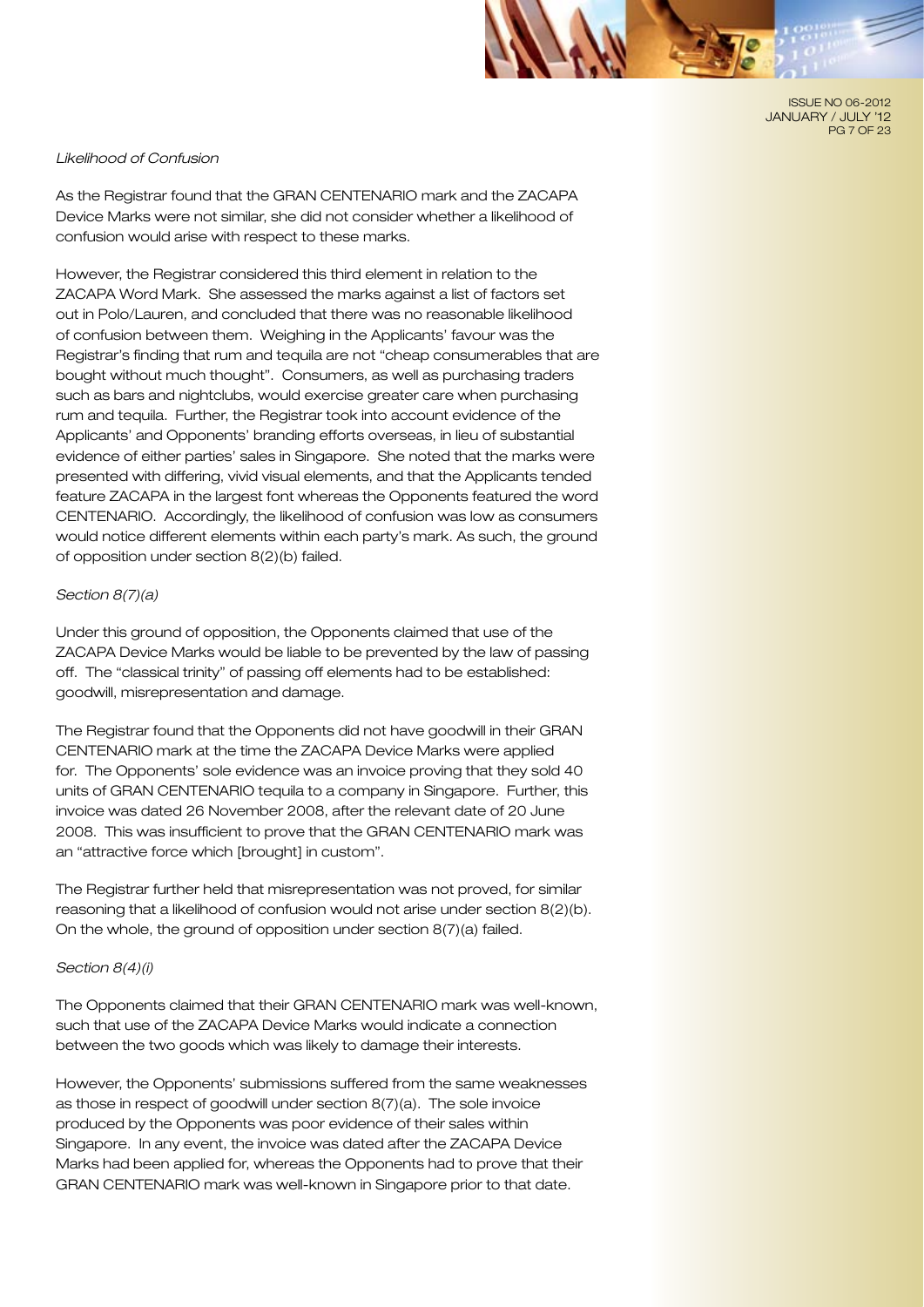

ISSUE NO 06-2012 JANUARY / JULY '12 PG 8 OF 23

The Registrar was not persuaded that the Opponents had extensively promoted and advertised their GRAN CENTENARIO mark. While such publicity took place in the United States and Mexico, it was not clear that these efforts had reached Singaporean consumers. The Opponents further claimed that they incurred extensive advertising costs in promoting their mark, but this was a bare assertion unsupported by documentary evidence. Finally, while the Opponents had registered their GRAN CENTENARIO mark in numerous jurisdictions worldwide, these alone would not render a trade mark well-known in Singapore. Even if the Opponents' mark was well-known, the remaining factors under section 8(4)(i) would not be made out. As analysed in the Registrar's decision on the likelihood of confusion under section 8(2)(b), and on misrepresentation under section 8(7)(a), use of the ZACAPA Device Marks on the goods claimed would not indicate a confusing connection between those goods and the Opponents'.

As the ground of opposition under section 8(4)(i) also failed, the Registrar ordered that the Applicants' marks would be allowed to proceed to registration.

# P. T. Swakarya Indah Busana v Haniffa Pte Ltd [2012] SGHC 69

The First Defendant registered 6 marks in 2005, three variants of "MARTIN ORIGINAL" and three variants of "MARTIN EXECUTIVE". These were later assigned to the Second Defendant. The Second Defendant also registered 9 marks between 2002 and 2010, each incorporating the word "MARTIN, including "MARTIN GOLD", "MARTIN ROYAL" and "MARTIN CLASSIC".

The Plaintiff is an Indonesian company that manufactures clothing under the marks "MARTIN" and "MARTIN PACEMAKER". It was not disputed that the Plaintiff had been selling clothing under the "MARTIN PACEMAKER" mark in Singapore since 1982. In addition, between 1985 and 2000, the Plaintiff acquired registrations for "MARFIN and device", "MARTIN KING" and "LEO MARTIN" in Singapore. In 2006 and 2007, the Plaintiff registered "MARTIN", "MARTIN PACEMAKER" and "MR and crown device" in Singapore.

The Plaintiff applied to invalidate all 15 of the Defendants' marks on the basis that:

- (i) The applications to register the challenged marks were made in bad faith (pursuant to Section 23(1) read with s. 7(6) of the Trade Marks Act)
- (ii) The registrations of the challenged marks were tainted by fraud or misrepresentation (pursuant to Section 23(4) of the Trade Marks Act).

# *Bad Faith*

The Court found that all the challenged marks would be invalidated on the basis that they were registered in bad faith. Lee J accepted the Plaintiff's evidence that its goods were referred to by customers and traders as "Martin" shirts. He noted that the prominent element of the Plaintiff's marks as used was the word "MARTIN", and that the Plaintiff had previously taken out enforcement action against other traders trying to ride on the reputation of the word "MARTIN". He also considered the undisputed evidence that before registering its marks, the First Defendant had purchased a large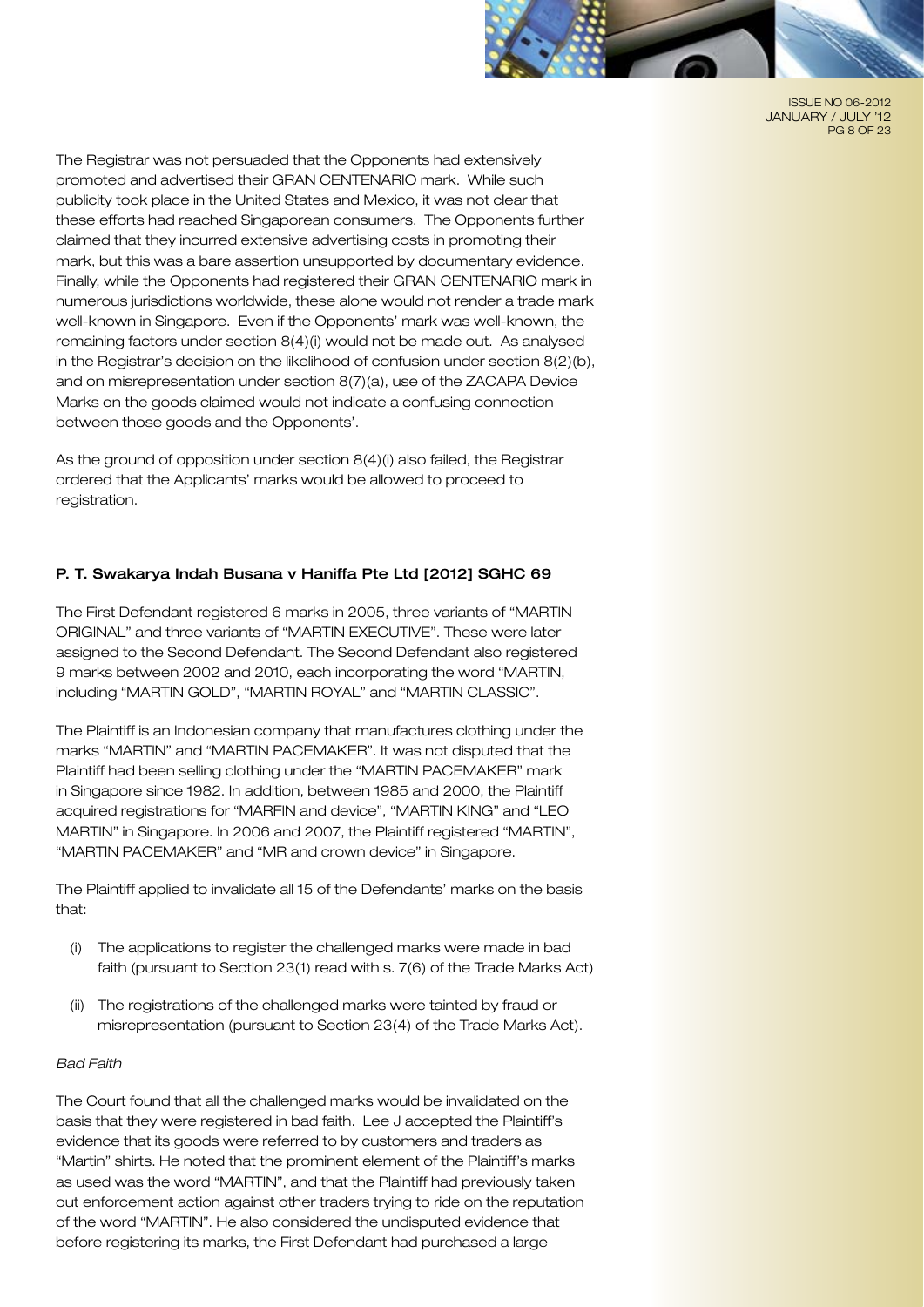ISSUE NO 06-2012 JANUARY / JULY '12 PG 9 OF 23

quantity of shirts bearing the Plaintiff's "MARTIN PACEMAKER" and "MARTIN GOLD" marks. This, together with the fact that the First Defendant was in the business, indicated that the Defendants would know that the Plaintiff's shirts were known as "Martin" shirts. In addition, since the Defendants knew of multiple registered marks containing the word "MARTIN", it was unlikely that the Defendants would choose to use the word "MARTIN" if they were truly trying to develop their own brand. On the evidence, the learned judge found that the Defendants had registered the challenged marks intending to take advantage of the Plaintiff's reputation in the word "MARTIN", and that such behavior falls within the scope of bad faith in s. 7(6) of the Trade Marks Act.

#### *Fraud/Misrepresentation*

On the second ground for invalidation, Lee J held that in order to succeed under s. 23(4) of the Trade Marks Act, the Plaintiff must show that i) there was an untrue representation made by the Defendants, and ii) there was consequential reliance by the Registrar in accepting the Defendants marks for registration. The Plaintiff claimed that the Defendants' declaration in Form TM4 of a bona fide intention to use the "MARTIN ORIGINAL", "MARTIN CLASSIC" and "MARTIN EXECUTIVE" marks was a misrepresentation. As evidence that the Defendants did not have a bona fide intention to use the marks, the Plaintiff exhibited shirts that showed "MARTIN" in prominent font and "CLASSIC" in substantially smaller font. However, Lee J held that this evidence alone was insufficient to lead to the conclusion that the Defendants had no bona fide intention to use the marks. He noted that some of the Defendants' marks were indeed used on its goods.

# CASENOTE: COPYRIGHT INFRINGEMENT

## Wong Wan Chin v. Wang Choong Li (now or formerly trading as The Feline Bridal) [2012] SGHC 24

This case was an appeal to the High Court against the District Court's refusal to grant an injunction to prevent the respondent from using the appellant's wedding photographs. The court dealt with the usual factors in deciding whether to grant an injunction, but more interestingly, the court's comments on the relationship between copyright and personal privacy suggest that it remains difficult to sustain arguments based on a loss of privacy in Singapore.

The appellant is a Hong Kong singer, who had come to Singapore to rent wedding dresses in a bid to avoid publicity in Hong Kong. The respondent runs the bridal salon which rented the dresses to the appellant. The appellant wore the rented dresses for a photo-shoot with her fiancé, after which she gave the respondent a DVD of the photographs. The respondent then displayed these photographs in the bridal salon, and at a bridal exhibition. The appellant sued the respondent for infringement of copyright in the photographs, claiming damages based on her income from publicity endorsements. She also applied for an interim injunction to restrain the respondent from further use of the photographs. The District Court dismissed the application and on appeal to the High Court, the appeal was dismissed.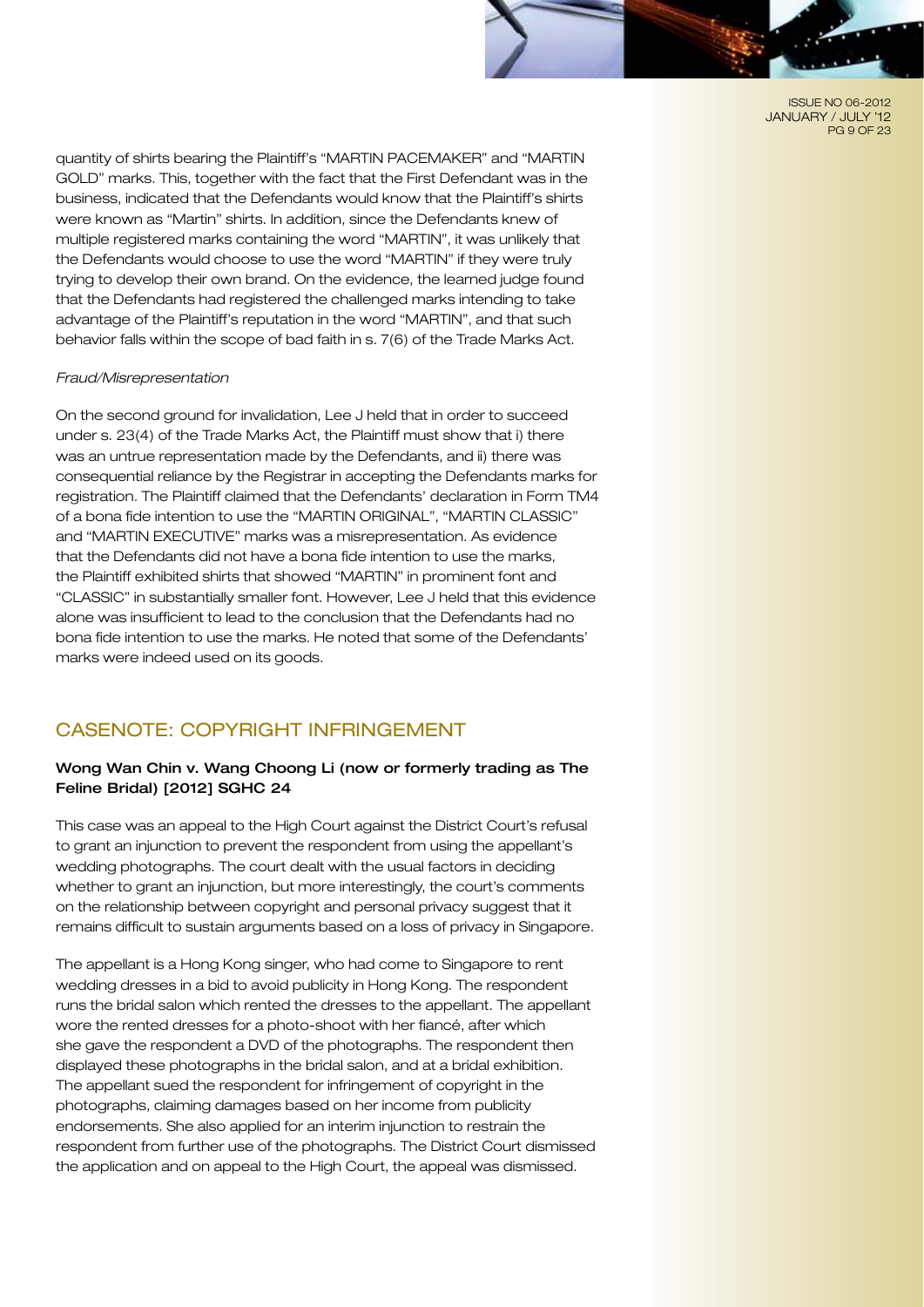ISSUE NO 06-2012 JANUARY / JULY '12 PG 10 OF 23

#### *Full and Frank Disclosure*

The District Court had found that the appellant had failed to disclose a collection form on which the words "*recording a sponsorship of the rental of the items*" were handwritten. On appeal, the appellant claimed that her solicitors had advised that the collection form need not be disclosed. However, the High Court held that the appellant would have to bear the consequence of her non-disclosure regardless of whether the non-disclosure was upon advice, and would not be allowed to adduce evidence that the non-disclosure was upon advice. Further, the High Court accepted the District Court's finding that the appellant had made untruthful statements in her evidence. As an injunction is an equitable remedy, and the rules of equity require full and frank disclosure, the appellant's failure to make full and frank disclosure of all relevant facts would entitle the court to refuse the injunction.

#### *Balance of Convenience*

The Court agreed that the balance of convenience was against granting an injunction to the appellant. It cited the following factors:

- The appellant did not have a strong arguable case. The circumstances suggested that the respondent had a contract with or at least consent from the appellant to use the photographs. There was also no evidence that the copyright in the photographs belonged to the appellant instead of the photographer.
- The appellant had delayed more than a year to bring her claim.
- Damages would be quantifiable and adequate to compensate the appellant should she finally succeed in her claim.

#### *Copyright and Privacy*

In determining that damages were adequate, the High Court dismissed the appellant's argument that she would suffer an unquantifiable loss of privacy. The court distinguished between personal and private material, and suggested that not every breach of copyright in a personal photograph would be a loss of privacy for the subject of the photograph. In this case, the photographs were not private as they were taken in public and bystanders could have taken and circulated similar photographs. As a result, the appellant's loss was pecuniary and not a matter of privacy. Second, the court questioned the appellant's decision to limit her claim to the District Court limit of \$250,000 if her loss was truly unquantifiable.

It remains to be seen what circumstances would suffice to establish a loss of privacy in Singapore when personal photographs are used without consent. However, this case does appear to leave open the possibility that breach of copyright in private photographs could be treated differently from breach of copyright in personal photographs that do not reach the "private" threshold, if only for the purposes of quantifying damages.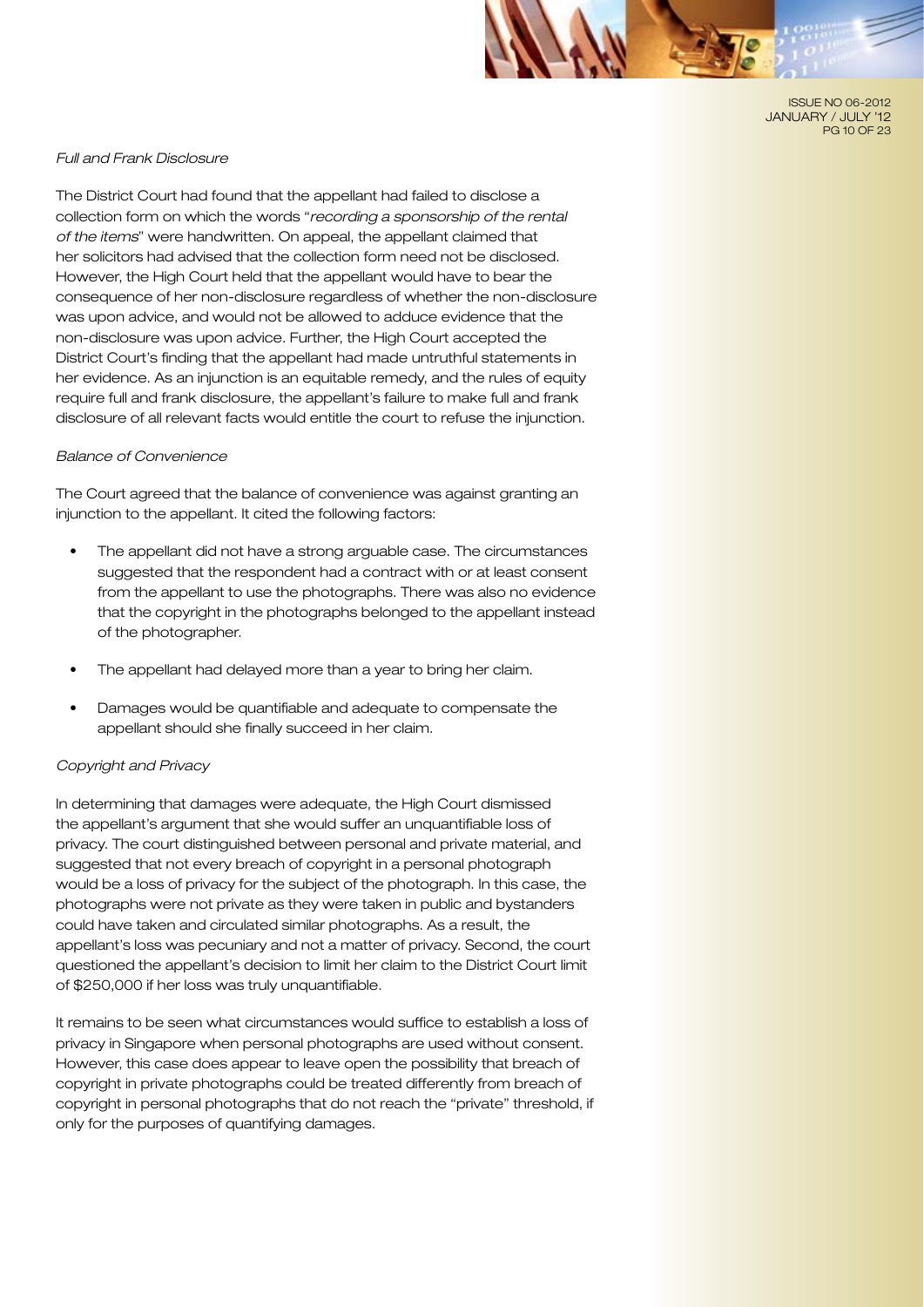

ISSUE NO 06-2012 JANUARY / JULY '12 PG 11 OF 23

# CASENOTE: PATENTS

# Martek Biosciences Corporation v Cargill International Trading Pte Ltd [2012] SGHC 35

In our last update, we reported on *Martek Biosciences Corporation v Cargill International Trading Pte Ltd* [2010] SGCA 51, in which the Court of Appeal refused leave for Martek Biosciences Corp to adduce further evidence in its appeal against the revocation of its patent. This casenote summarizes the substantive appeal against revocation.

Martek Biosciences Corp ("the appellant") was the proprietor of a patent entitled "Arachidonic Acid and Methods for the Production and Use Thereof" ("the challenged patent"). The challenged patent contained four independent claims (Claims 1, 2, 20 and 35), on which all the other claims relied. Cargill International Trading ("the respondent") filed an application to revoke the patent on the usual grounds that:

- (i) the challenged patent was not a patentable invention under s. 80(1)(a) of the Patents Act, and
- (ii) the challenged patent was invalid for insufficiency under s. 80(1)(c) of the Patents Act.

Before the Patents Tribunal ("the Tribunal"), the application for revocation was allowed. The Tribunal held that the subject invention was novel but lacked inventive step. It found that a skilled person would have found it obvious to combine the teachings in the prior art to reach the four independent claims in the challenged patent. Accordingly, the dependent claims would fail as well, although the Tribunal proceeded to find also that each dependent claim lacked an inventive step. As to the ground of insufficiency, the Tribunal held that the issue had not been pursued before it by the respondent.

The appellant appealed on the finding that the subject invention lacked inventive step. The respondent cross-appealed on the finding that Claims 1 and 2 were novel, and the finding that it had not adequately pursued the ground of insufficiency before the Tribunal.

The High Court allowed the appellant's appeal, holding that the patent was valid as all four independent claims disclosed inventive steps, even when the prior art was mosaicked. The respondent's cross-appeal was dismissed.

#### *Insufficiency*

The Court upheld the Tribunal's refusal to consider the ground of insufficiency, holding that because sufficiency is assessed from the point of view of a person skilled in the art, evidence from expert witnesses is critical to sustain an insufficiency argument. However, the respondent had not led relevant evidence from its expert witnesses, nor cross-examined the appellant's expert witnesses on the issue. Further, even though the respondent had addressed insufficiency in its written submissions, it had not done so in its Opening Statement. In the absence of expert evidence, the respondent's submissions on insufficiency could not be sustained. Also, since the appellant did not have the opportunity to lead evidence on the issue, allowing the respondent to rely on the ground of insufficiency on appeal would prejudice the appellant in a way that could not be compensated for by costs.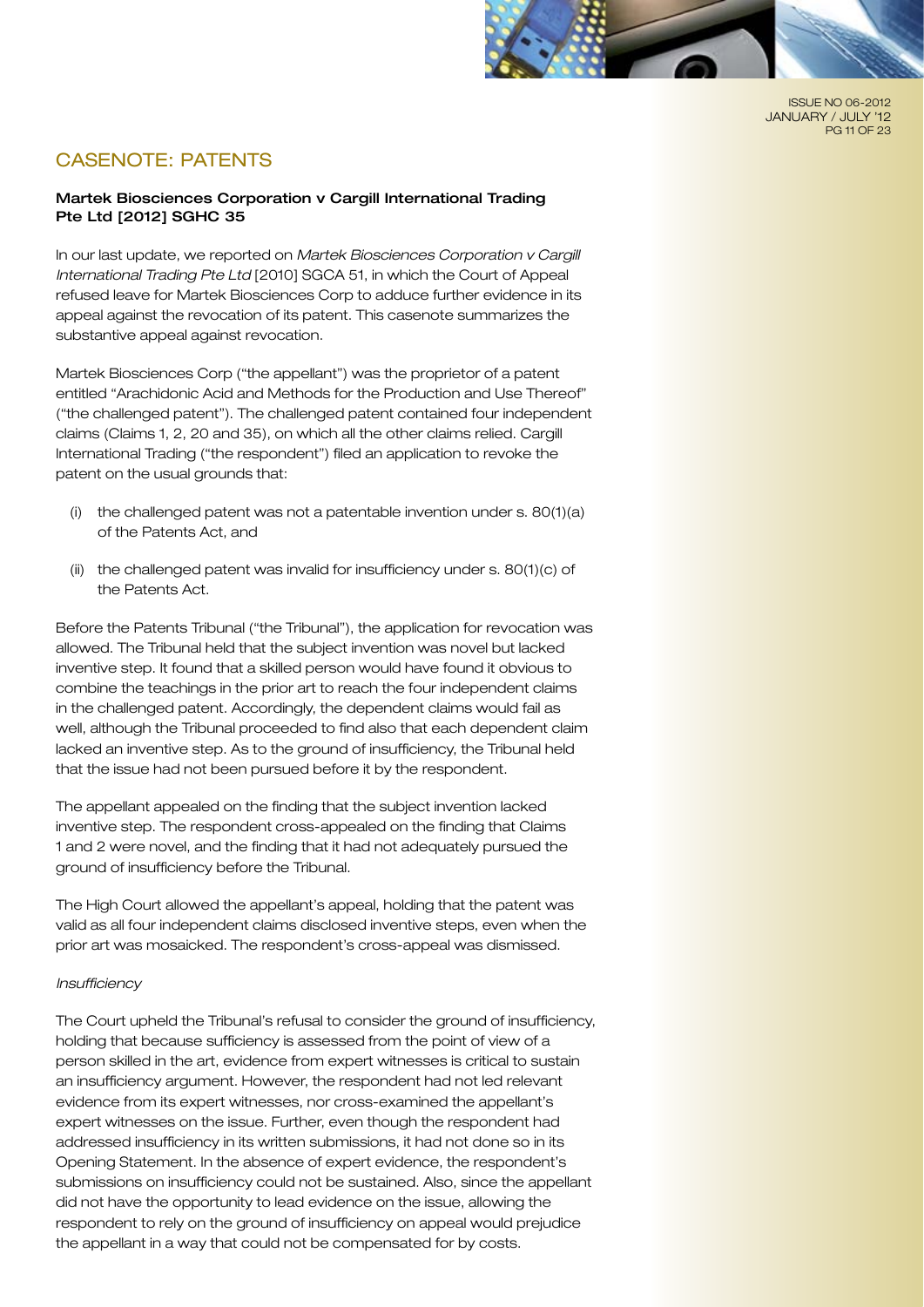ISSUE NO 06-2012 JANUARY / JULY '12 PG 12 OF 23

#### *Novelty*

The Court also upheld the Tribunal's finding that Claims 1 and 2 were novel. Claim 1 was for *"A composition [containing arachidonic acid] for enteral or parenteral administration to a human*…". The prior art disclosed a composition containing arachidonic acid, but to be administered topically. Given that the composition itself was disclosed in the prior art, the Court applied the relevant test for novelty as set out in the European Patent Office Guidelines for Examiners, C-III at paragraph 4.13, that "… *if the known product is in a form in which it is in fact suitable for the stated use, though it has never been described for that use, it would deprive the claim of novelty*."

The issue was thus whether the product disclosed in the prior art was in fact suitable for enteral or parenteral administration even though the prior art did not describe it as such. The appellant's experts testified that the skilled person would conclude from the prior art that the product might be toxic and was not suitable for enteral or parenteral administration. Under cross-examination, the respondent's expert admitted to the same. As a result, the Court held that the party challenging novelty, the respondent, had failed to discharge its burden of proof.

Claim 2 was for "*Infant formula comprising triglyceride containing arachidonic acid in an amount comparable to the amount in human breast milk wherein the arachidonic acid is provided by adding to infant formula [an additive]*". The prior art disclosed infant formula containing arachidonic acid in an amount comparable to the amount in human breast milk made by adding a different additive to infant formula. The respondent argued that because the claims were product-by-process claims, it was irrelevant that the prior art did not disclose the claimed process of making the infant formula, as long as it disclosed the infant formula. However, the court held that the prior art did not even disclose the claimed infant formula – Claim 2 specifically required arachidonic acid in triglyceride form, and having other particular biochemical characteristics, while the prior art did not have such requirements. Claim 2 was therefore found to be novel.

#### *Inventive Step*

The court reversed the Tribunal's decision that the four independent claims lacked inventive step. It applied the principle that the skilled addressee assesses the obviousness of an invention by reference to the whole of the state of the art relevant to this invention, whereas he assesses the novelty of the invention by reference to each individual piece of prior art in this state of the art. There is, however, an exception to this scenario, in that mosaicing' is not permitted in the obviousness inquiry if it would not be obvious to the skilled addressee to 'mosaic' the different pieces of prior art.

The Court noted that there was no evidence from any of the expert witnesses in this case that the person skilled in the art would mosaic the prior art. Accordingly, the Tribunal had no basis on which to find that it would have been obvious to the skilled person to combine the prior art. Tay J emphasized that a court does not have to simply accept an expert witness' evidence without further examination. However, when the court has to apply a test from the perspective of the skilled person, it is not entitled to simply substitute its own judgment in the absence of any relevant expert evidence.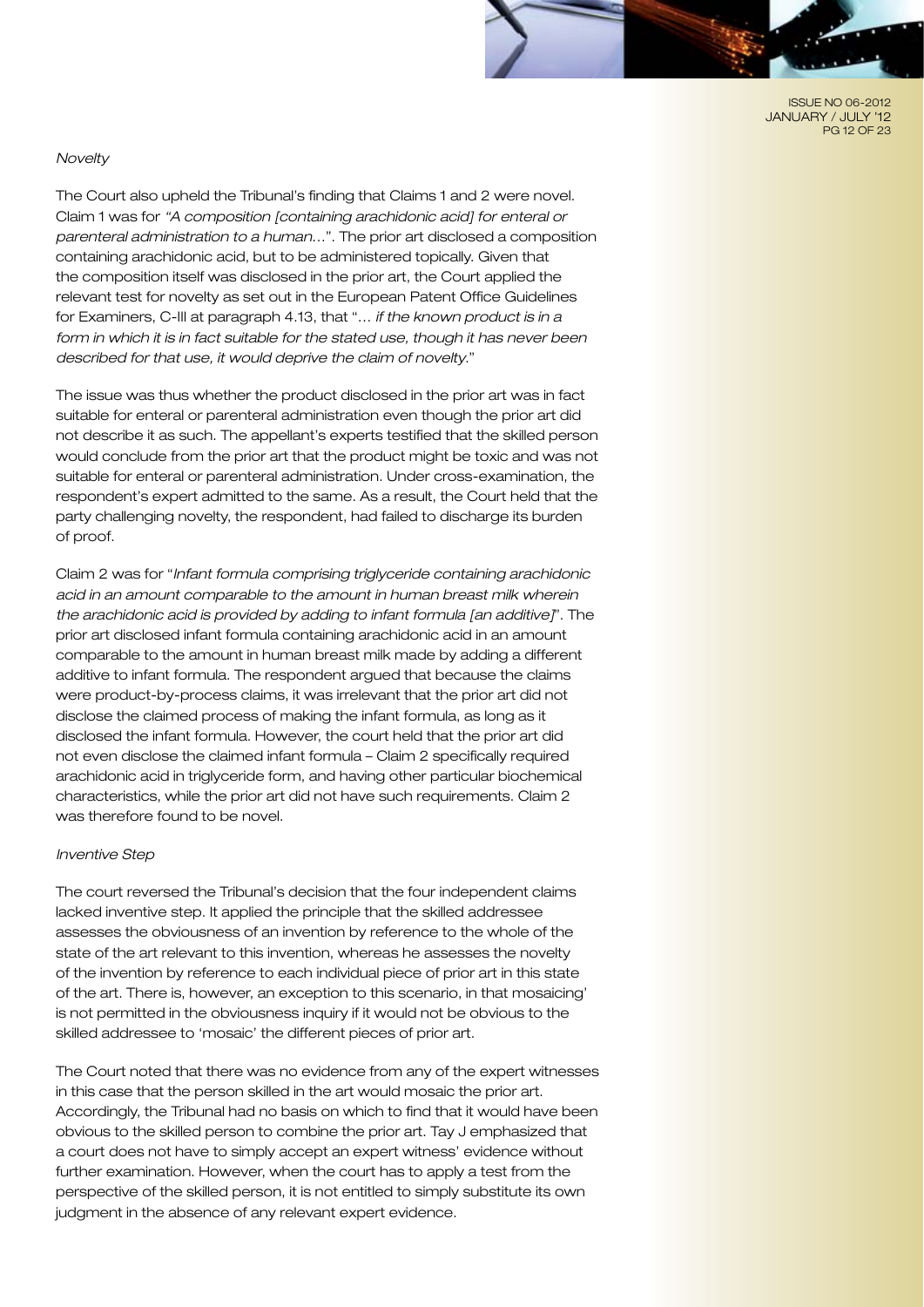ISSUE NO 06-2012 JANUARY / JULY '12 PG 13 OF 23

#### *Partiality of Expert Witnesses*

Tay J also reiterated his holding in *Martek v. Cargill (No. 1),* that any allegation of bias of expert witnesses must be supported by evidence of actual bias, not just evidence of a potential bias. Further, he noted that in cases where a high degree of specific expertise is needed, the pool of experts may be small and these experts may inevitably have associations that suggest bias at first sight. The court was therefore reluctant to disregard the evidence of the appellant's expert witnesses, although these witnesses had direct interests in the patent at issue.

The centrality of expert evidence in patent cases is clearly borne out in this decision. Many legal issues in patent cases require the court to adopt the mantle of a person skilled in the art, and while the court stressed its role as the final arbiter and assessor of the evidence, it also seemed to recognise that it does not possess the required expertise to adopt the mantle on its own. Further, because of the court's reliance on expert evidence, it will be much slower to accept allegations of bias which will limit the evidence on which it can rely. Parties will therefore have to pay increased attention to ensuring their expert evidence is sufficient to discharge any burdens of proof that may be on them.

#### Astrazeneca AB v. Ranbaxy (Malaysia) Sdn Bhd [2012] SGHC 7

This case concerned two issues of civil procedure in relation to patent cases. First, whether a defendant can put the validity of patent claims into issue where the plaintiff has not alleged that those claims were infringed. Second, whether notices served pursuant to s. 12A(3)(a) of the Medicines Act are sufficient provision of "*full particulars*" as required under s. 78(1)(a) of the Patents Act ("PA").

The facts of the case are as follows: The Plaintiff alleged that the Defendant had infringed five claims of a patent. In its pleadings, however, the Defendant put into issue the validity of nine different claims of the same patent, as well as the validity of two other patents owned by the Plaintiff. The Plaintiff sought to strike out the references to the nine claims and two additional patents in the Defendant's pleadings.

The Assistant Registrar granted the Plaintiff's application in terms. He considered s. 82(1) of the PA, which states

#### *Proceedings in which validity of patent may be put in issue*

*82.— (1) Subject to this section, the validity of a patent may be put in issue —*

- *(a) by way of defence, in proceedings for infringement of the patent under section 67 or proceedings under section 76 for infringement of rights conferred by the publication of an application;*
- *(b) in proceedings under section 77;*
- *(c) in proceedings in which a declaration in relation to the patent is sought under section 78;*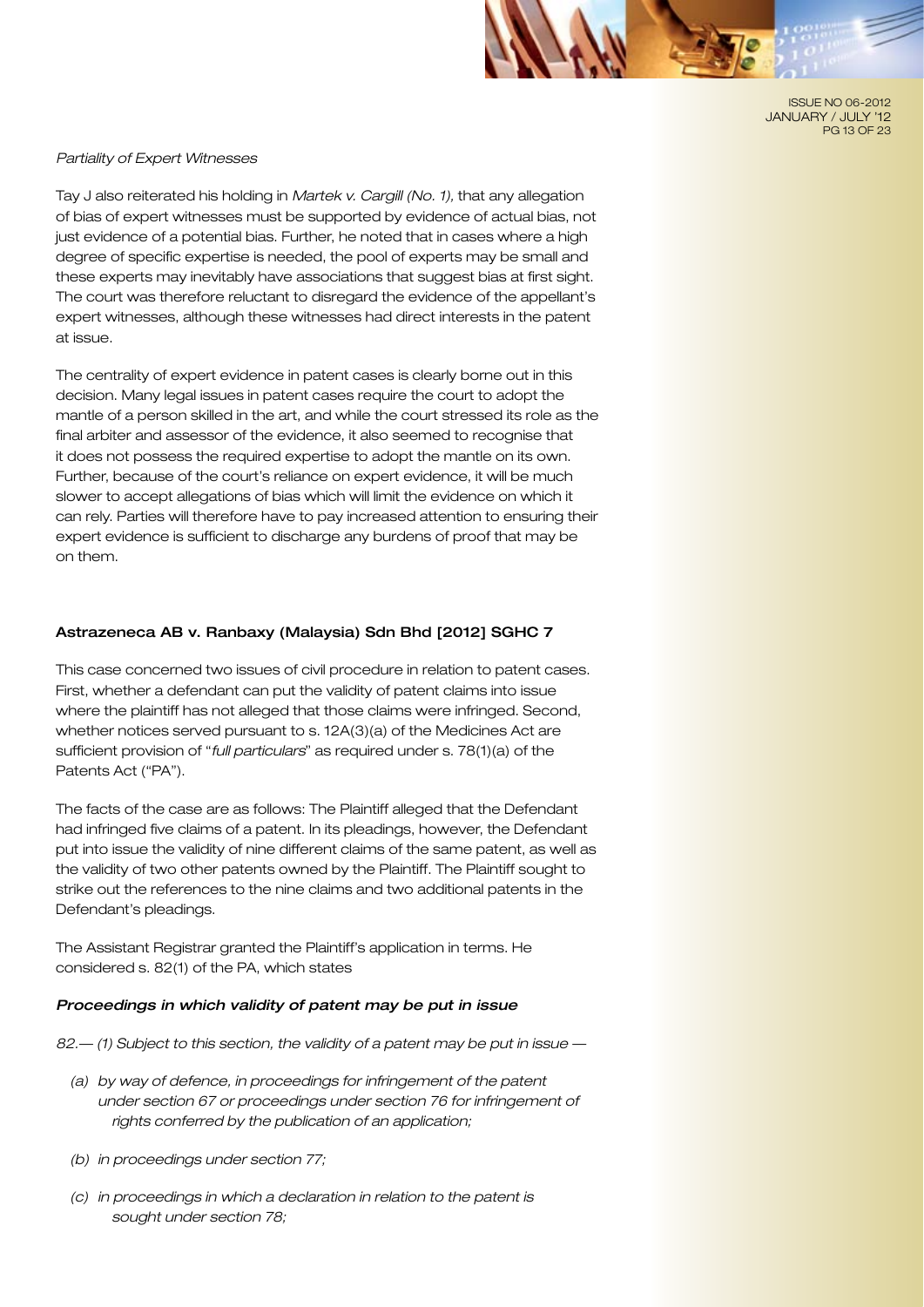

ISSUE NO 06-2012 JANUARY / JULY '12 PG 14 OF 23

- *(d) in proceedings before the Registrar under section 80 for the revocation of the patent; or*
- *(e) in proceedings under section 56 or 58.*

The Assistant Registrar thus held that the Defendant could not put the validity of patent claims into issue if the Plaintiff had not alleged infringement of those claims. It could not be said that their validity was put into issue by way of defence under s. 82(1)(a) of the PA, since they were not even challenged by the Plaintiff to begin with.

Also, the proceedings did not fall under s. 82(1)(c) of the PA, because the Defendant had not furnished the Plaintiff with full particulars of the potentially infringing acts, as required under s. 78(1)(a) of the PA. Section 78 states

*(1) … a declaration that an act does not, or a proposed act would not, constitute an infringement of a patent may be made by the court or the Registrar in proceedings between the person doing or proposing to do the act and the proprietor of the patent, notwithstanding that no assertion to the contrary has been made by the proprietor, if it is shown —*

*(a) that that person has applied in writing to the proprietor for a written acknowledgment to the effect of the declaration claimed, and has furnished him with full particulars in writing of the act in question; and*

*(b) that the proprietor has refused or failed to give any such acknowledgment.*

Notices served on the Plaintiff by the Defendant pursuant to s. 12A(3)(a) of the Medicines Act, setting out skeletal particulars and the Defendant's own opinion as to whether the Plaintiff's patent was invalid and/or likely to be infringed, did not meet the threshold requirement for full particulars. It appears however that this case does not entirely preclude the possibility that an applicant could meet the requirements of s. 78(1)(a) of the PA by virtue of notices served pursuant to s. 12A(3)(a) of the Medicines Act, if such notices contain clear and exhaustive particulars of the applicant's intended acts.

It is clear from this case that s. 82(1)(a)-(e) of the PA forms an exhaustive list of the situations in which the validity of a patent can be put into issue. Since the proceedings did not fall into any one of those situations, the Assistant Registrar commented that the Defendant ought to have taken out fresh revocation proceedings in relation to the additional nine claims and two separate patents instead.

# AstraZeneca AB (SE) v. Sanofi-Aventis Singapore Pte Ltd [2012] SGHC 16

AstraZeneca is the proprietor of a patent consisting of an active ingredient (Rosuvastatin Calcium) and an inorganic salt in which the cation is multivalent ("the Patent").

In April 2011, the Defendant Sanofi-Aventis applied to the Health Sciences Authority ("HSA") for product licences over products containing Rosuvastatin Calcium ("proposed products").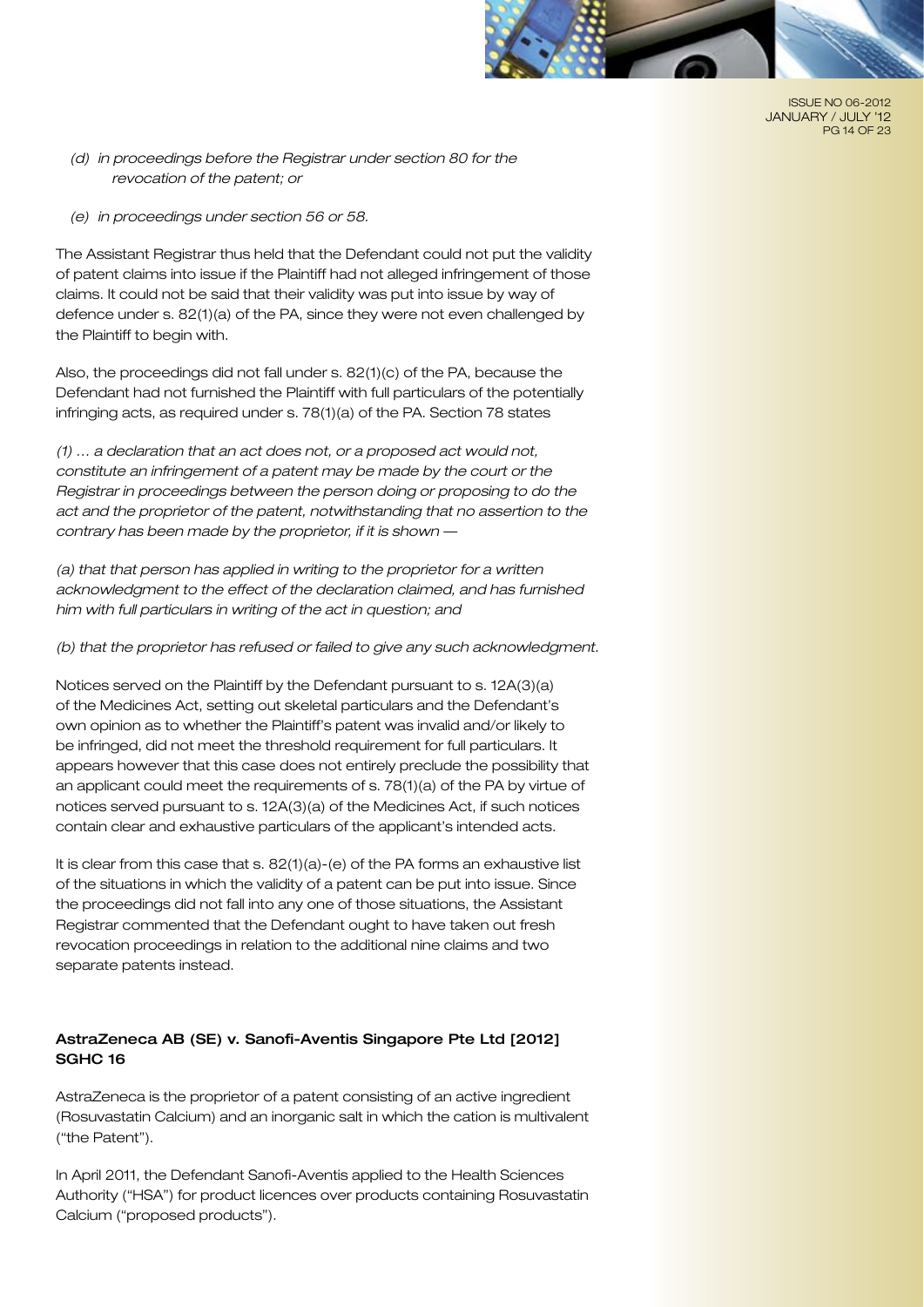ISSUE NO 06-2012 JANUARY / JULY '12 PG 15 OF 23

In Singapore, product licences from the HSA are required to sell, supply or export any medicinal product. Under s. 12A Medicines Act, applicants for product licences are required to make certain patent-related declarations, and the Defendant declared that the proposed products were the subject of a patent which did not belong to the Defendant, the proprietor of the patent had not consented to nor acquiesced in the grant of product licences to the Defendant over the proposed products, and that to the best belief of the Defendant, the patent would not be infringed by the doing of the acts for which the licences were sought.

As a result, HSA requested the Defendant to notify the Plaintiff that it had made an application for product licences in respect of the proposed products. In accordance with the standard form in the Sixth Schedule to the Medicines (Licensing, Standard Provisions and Fees) Regulations, the Defendant stated that its reason for believing that the Patent would not be infringed by the acts for which the licences were sought was that the proposed product "does not comprise an inorganic salt in which the cation is multivalent as set out in the patent claims".

The notification further stated that "*Unless an application is made, within 45 days from the date this Notice is served on you, for a court order restraining the act for which the licence is applied for or a declaration by a court or the Registrar of Patents that the [Patent] will be infringed by the doing of that act, the HSA may proceed to grant the licence*."

Upon receiving the notification, the Plaintiff filed a Statement of Claim, seeking

- (i) a declaration that the Defendant's acts in disposing of, offering to dispose of, using, importing, and keeping for disposal or otherwise of the Defendant's products would infringe the Patent; and
- (ii) an injunction to restrain the Defendant from infringing the Patent.

The Defendant applied to strike out the action on the basis that the Statement of Claim disclosed no reasonable cause of action. It argued that there could only be a cause of action if the Plaintiff could establish patent infringement under the Patents Act, but in this case no act infringing the Patent had been done yet, and the mere application for a product licence was not an infringing act. Second, it suggested that the Plaintiff's motive in instituting the action was merely to delay the processing of the product licence applications for the proposed products, and that the Plaintiff was trying to obtain confidential information regarding the Defendant's proposed products.

On the other hand, the Plaintiff stated that s. 12A of the Medicines Act contemplates an independent cause of action from a patent infringement under the Patents Act.

The court dismissed the application to strike out the claim. The assistant registrar accepted that any action for patent infringement under the Patents Act requires an act of infringement to have already been done, and that merely applying for a product licence is not an act of infringement. The critical issue was therefore whether s. 12A of the Medicines Act contemplates an independent cause of action from a claim for patent infringement under the Patents Act.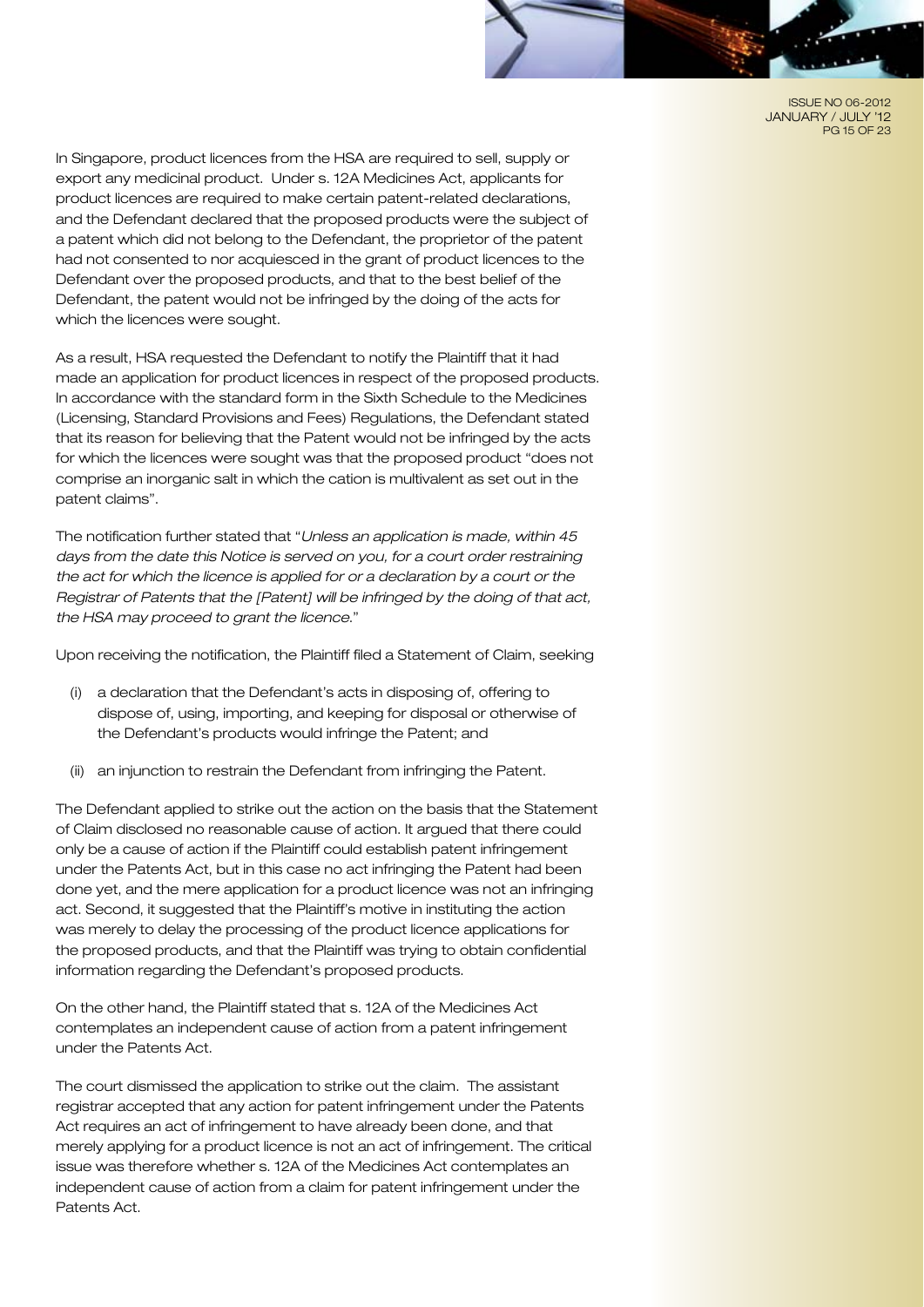

The court held that it does, for the following reasons:

- Section 12A of the Medicines Act uses the words "will infringe" and contemplates the taking out of an action for prospective infringement, while an action for infringement under the Patents Act can only be taken out for past infringement.
- Parliament's intention is that a patentee should be able to take out an action pursuant to s. 12A of the Medicines Act. If not, then it would be almost impossible for a patentee to satisfy the requirement of past infringement because the mere application for a product licence, and preparatory acts performed to support the application are not acts of infringement. Further, if the patentee already had a cause of action under the Patents Act for infringement, s. 12A of the Medicines Act would be made redundant.
- There is no avenue for a patentee to obtain a declaration that a patent will not be infringed under any provision of the Patents Act. Section 78 of the Patents Act provides for the applicant for a product licence to seek a declaration of non-infringement in respect of future events, but no section provides for a patentee to obtain a similar declaration.

Further, the court held that it has inherent jurisdiction to make binding declarations in relation to future events, and would do so if there is a "real commercial interest" in the declaration being granted. For this proposition, the court cited *Nokia Corp v. Interdigital Technology Corp* [2007] FSR 23. The court clarified that such declarations would only relate to contested legal rights between the parties to a dispute, and would not be a declaration of the law in general (*Gouriet v. Union of Post Office Workers* [1978] AC 435).

Finally, the court held that a cause of action under s. 12A of the Medicines Act can be maintained solely on the basis that the patentee does not believe the proferred reason for the defendant's belief that its acts are non-infringing. This is because:

- The patentee has only 45 days after receiving the defendant's notification that it has applied for a product licence to take out an action against the defendant. It could not have been Parliament's intention for the patentee to be required to plead further facts in support of its claim.
- Although a defendant may be required to reveal its trade secrets to a plaintiff as a result, there are ways of protecting the defendant, such as through requiring the plaintiff to undertake not to use the information for purposes outside the court action.

As to whether the action was frivolous, vexatious or otherwise an abuse of process, the court stated that the Defendant had not proved that the Plaintiff was attempting to abuse the patent system, or simply instituting the action to delay processing of the Defendant's product licence applications.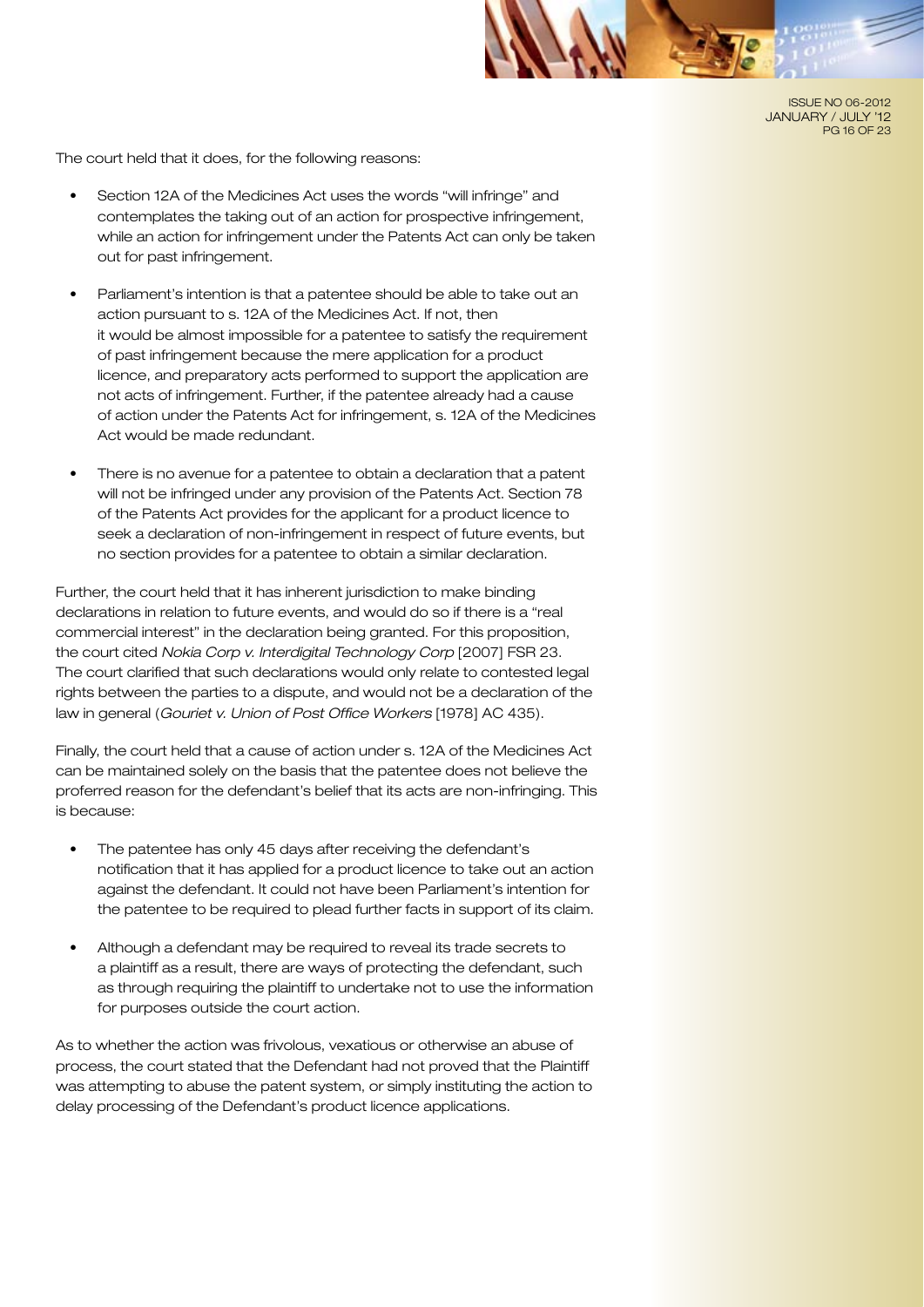

ISSUE NO 06-2012 JANUARY / JULY '12 PG 17 OF 23

# LEGISLATION UPDATE

## Data Protection Bill

In our last update in 2011, we reported that the Ministry of Information, Communications and the Arts (MICA) had commissioned consultations to be held over a proposed data protection law. We mentioned that Singapore currently does not have overarching data protection legislation, instead choosing to adopt a piecemeal, industry-specific approach.

The Personal Data Protection Bill ("the Bill") has since undergone three rounds of public consultation and consequent tweaking. It is expected to be passed as the Personal Data Protection Act ("PDPA") and come into force some time in 2012.

#### *Application*

The PDPA will govern the collection, use and disclosure of personal data by organisations. An "organisation" is defined broadly, and includes "any individual, company, association or body of persons, corporate or unincorporated". However, s. 4(1) of the Bill states that the main obligations in the PDPA will not apply to public agencies, and individuals acting in a personal or domestic capacity or as an employee of an organisation. Section 4(2) of the Bill also clarifies that data intermediaries are exempted from certain obligations under the PDPA.

# *Personal Data with a Singapore Link*

The type of information protected by the PDPA is personal data with a Singapore link. "Personal data" is "data, whether true or not, about an individual who can be identified from that data or from that data and other information to which the organisation is likely to have access". Further, this data must have a Singapore link (s. 5 of the Bill) – which can refer to the physical location of the data subject, or the location of the personal data itself, at the time of collection, use or disclosure of the said data.

# *Disclosure of Purpose*

Before collection, use or disclosure of personal data, the purpose of such collection, use or disclosure must be communicated to the data subject, or the disclosing organisation, as the case may be (s. 22 of the Bill).

#### *Requirement for Consent*

Section 15 of the Bill requires organisations to obtain consent from the data subject to the collection, use or disclosure of his personal data after the purpose for such collection, use or disclosure has been communicated to him. This suggests that where a fresh purpose arises, fresh consent will also be required. It bears noting however that consent can be dispensed with under some circumstances (see for example s. 15(b), s. 17 and s.19 of the Bill). The Bill also provides that a data subject may withdraw consent at any time unless such withdrawal would frustrate the performance of a legal obligation (s. 18).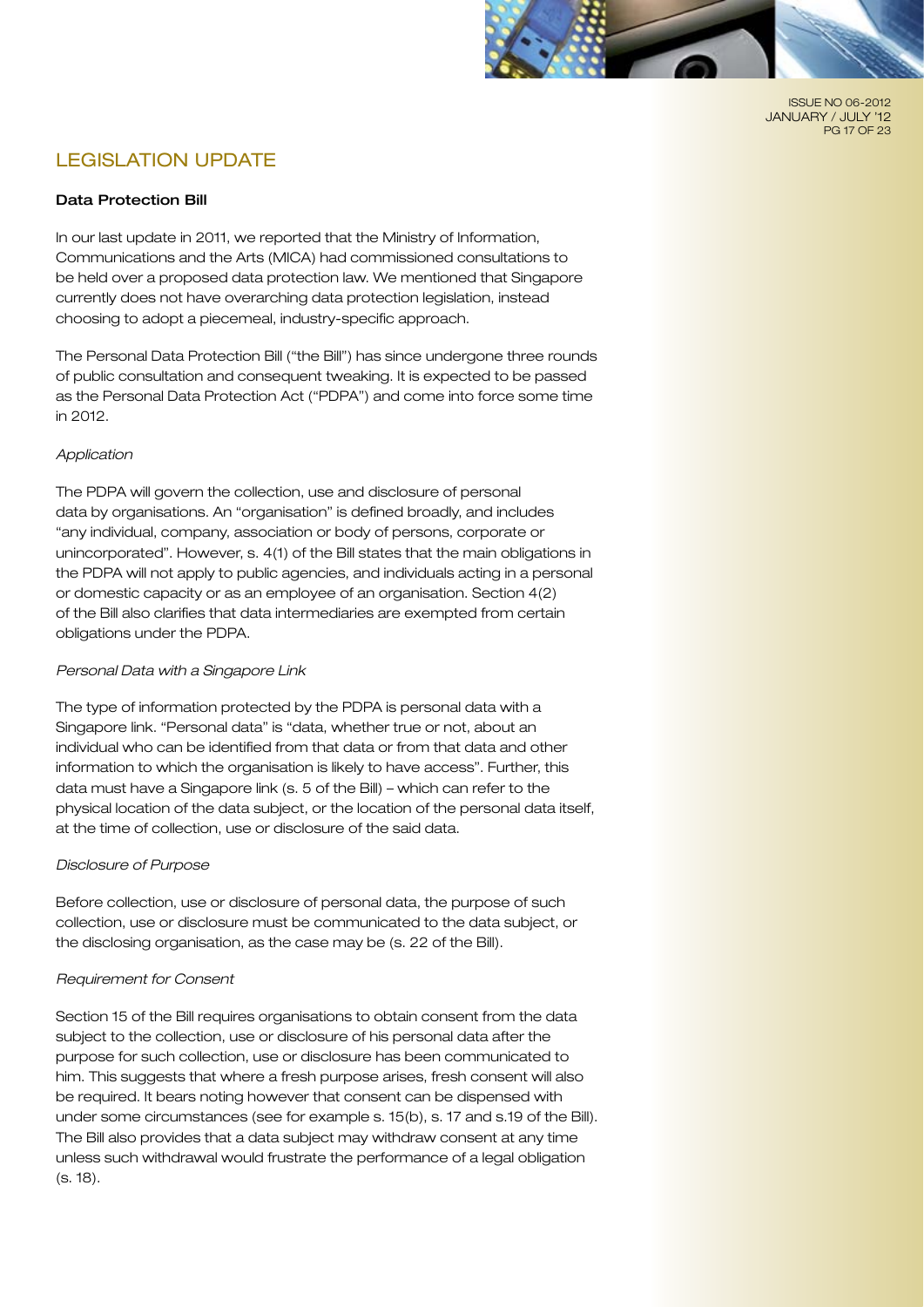ISSUE NO 06-2012 JANUARY / JULY '12 PG 18 OF 23

#### *Purpose must be Reasonable*

Section 20 of the Bill states that organisations may collect, use or disclose personal data only for purposes that a reasonable person would consider appropriate in the circumstances. A question remains as to what limitation is placed on s. 20 by virtue of the fact that it only applies "Subject to this Act". It has been opined that this may mean the purpose need not be reasonable where consent has been obtained under s. 15.

#### *Data Subjects' Control over Personal Data*

Part V of the Bill provides that a data subject should have access to his personal data and information about how his personal data has been used. A data subject also has the right to request correction of errors or omissions in his personal data, subject to the exceptions in the Bill and the organisation's right to refuse to make the requested correction.

#### *Care of Personal Data*

Further, organisations will have to:

- in certain circumstances, make reasonable efforts to ensure that the personal data it collects are accurate and complete (s. 25 of the Bill)
- make reasonable security arrangements to prevent unauthorised access and dealings with the personal data it has collected (s. 26 of the Bill)
- dispose of or retain the personal data it has collected in accordance with s. 27 of the Bill.

#### *Compliance and Enforcement*

Importantly, organisations must appoint officers to ensure compliance with the PDPA, whose contact information must be made publicly available (s. 13 of the Bill). Organisations must also develop and implement policies and practices for compliance with the PDPA (s. 14 of the Bill). Failure to comply with its obligations under the PDPA may expose an organisation to criminal penalties and civil claims (ss. 36 and 36 of the Bill).

#### *Data Protection Commission*

The PDPA also provides for the setting up of a commission with broad powers to investigate compliance and enforce the PDPA (Part VII of the Bill). The Data Protection Commission will have administrative functions as well.

#### *Do Not Call Registry*

Finally, the PDPA sets out provisions governing the sending of unsolicited "specified messages" to Singapore telephone numbers (Part IX of the Bill). A Do Not Call Register will be maintained, and organisations must check this Register to ensure that it does not include the intended recipients of their messages. Also, all "specified messages" must disclose the details of the sender.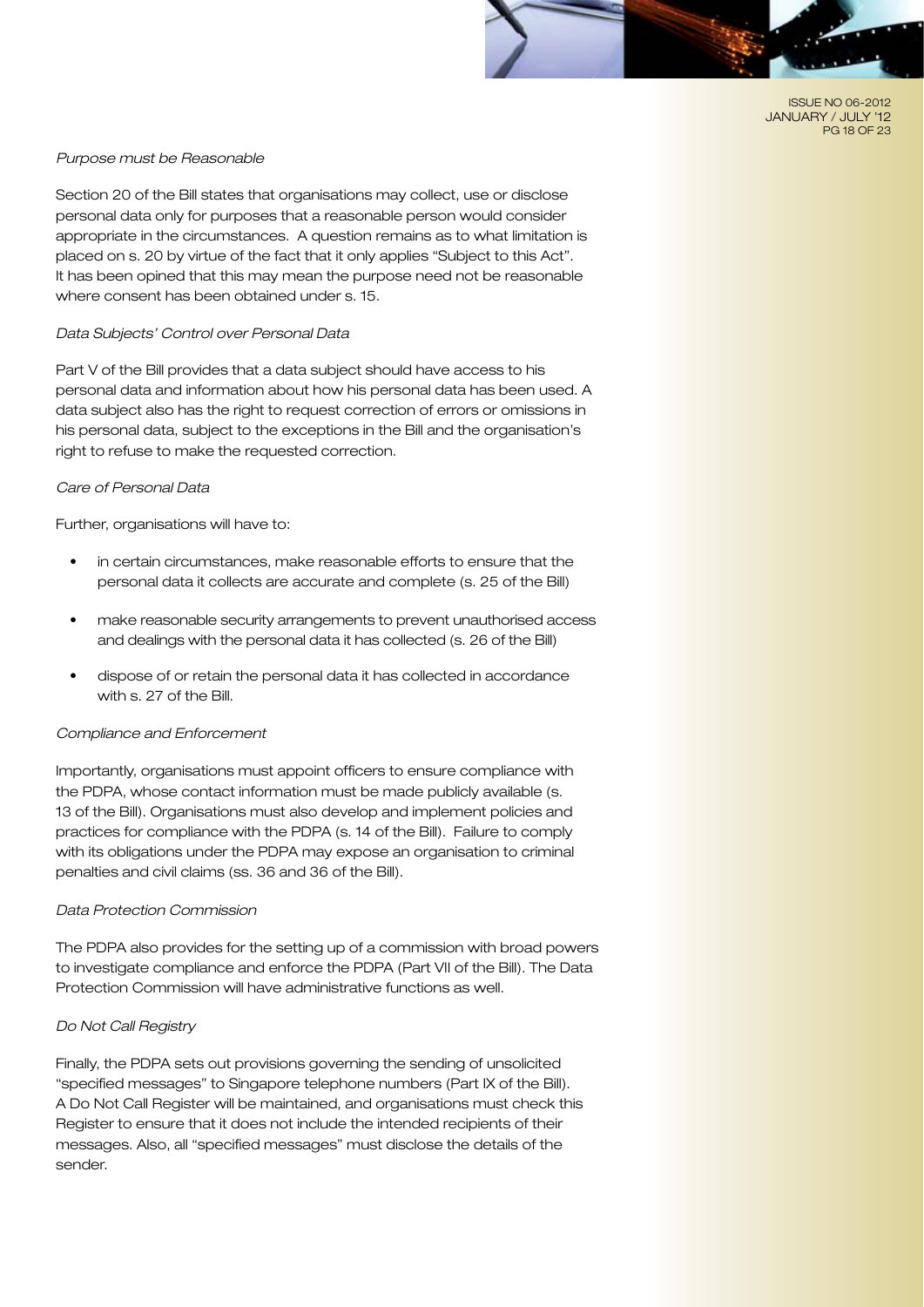ISSUE NO 06-2012 JANUARY / JULY '12 PG 19 OF 23

#### **Observations**

The introduction of the PDPA will bring much needed clarity and consistency to the data protection regime in Singapore. It will also bring us one small step closer to compliance with data protection and privacy laws in jurisdictions such as the EU. Together with the newly passed lemon law, the PDPA seems to reflect an increasing focus on consumer protection in Singapore. It is notable, however, that the provisions of the PDPA remain conservative, perhaps in keeping with the Government's desire to maintain a businessfriendly, low compliance-cost environment.

#### Productivity And Innovation Credit Scheme

Singaporean businesses now have little reason not to register their trade marks, with the enhanced Productivity and Innovation Credit Scheme ("PIC") unveiled at the Singapore Budget 2012 this year. First introduced at Budget 2010, the PIC provides tax benefits for investments by businesses in 6 key activities, which includes the acquisition of Intellectual Property Rights ("IPRs").

The PIC, as its name suggests, aims to encourage businesses to improve their innovation and productivity between Years of Assessment (YAs) 2011 – 2015. Where IPRs are concerned, tax benefits will be granted to all costs incurred to acquire IPRs for use in a trade or business (excluding EDB approved IPRs and IPRs relating to media and digital entertainment contents). Examples of these include payment to buy a patented technology for use in manufacturing process, or the price paid for registration of a trade mark. Businesses should note that successful registration of their IPRs is not required – so long as they have incurred registration costs, they will be eligible for the enhanced tax benefits under the PIC.

To summarise, there are 2 avenues through which businesses may benefit from the PIC scheme. The first is by way of a 400% tax deduction/allowance on their IPR expenditure, and the second is a cash payout option.

#### *400% Tax Deduction*

Under this option, business may enjoy a 400% tax deduction/ allowances on up to \$800,000 (for YA 2011 – 2012), or \$1.2m (for YA 2013 – 2015) of their expenditure on each of the 6 qualifying activities. In other words, businesses stand to gain up to \$3.2m (for YA 2011 – 2012), and \$4.8m (for YA 2013 – 2015) in tax deductions simply by acquiring IPRs in the relevant YAs.

For IPRs specifically, businesses may further claim a tax deduction of 100% for their expenditure on IPRs which exceeds the given cap (\$800,000/\$1.2). All in all, the 400% tax deduction/allowance marks a significant increase compared to the current 100% or 150% rate awarded under existing tax legislation.

#### *Cash Payout Option*

The PIC also provides a cash payout option, which targets small and growing businesses who may be reluctant to spend on IPRs due to cashflow issues. Under this option, these businesses may convert up to \$100,000 per year (provided that they spend a minimum of \$400) of their total expenditure all 6 qualifying activities, into a non-taxable payout.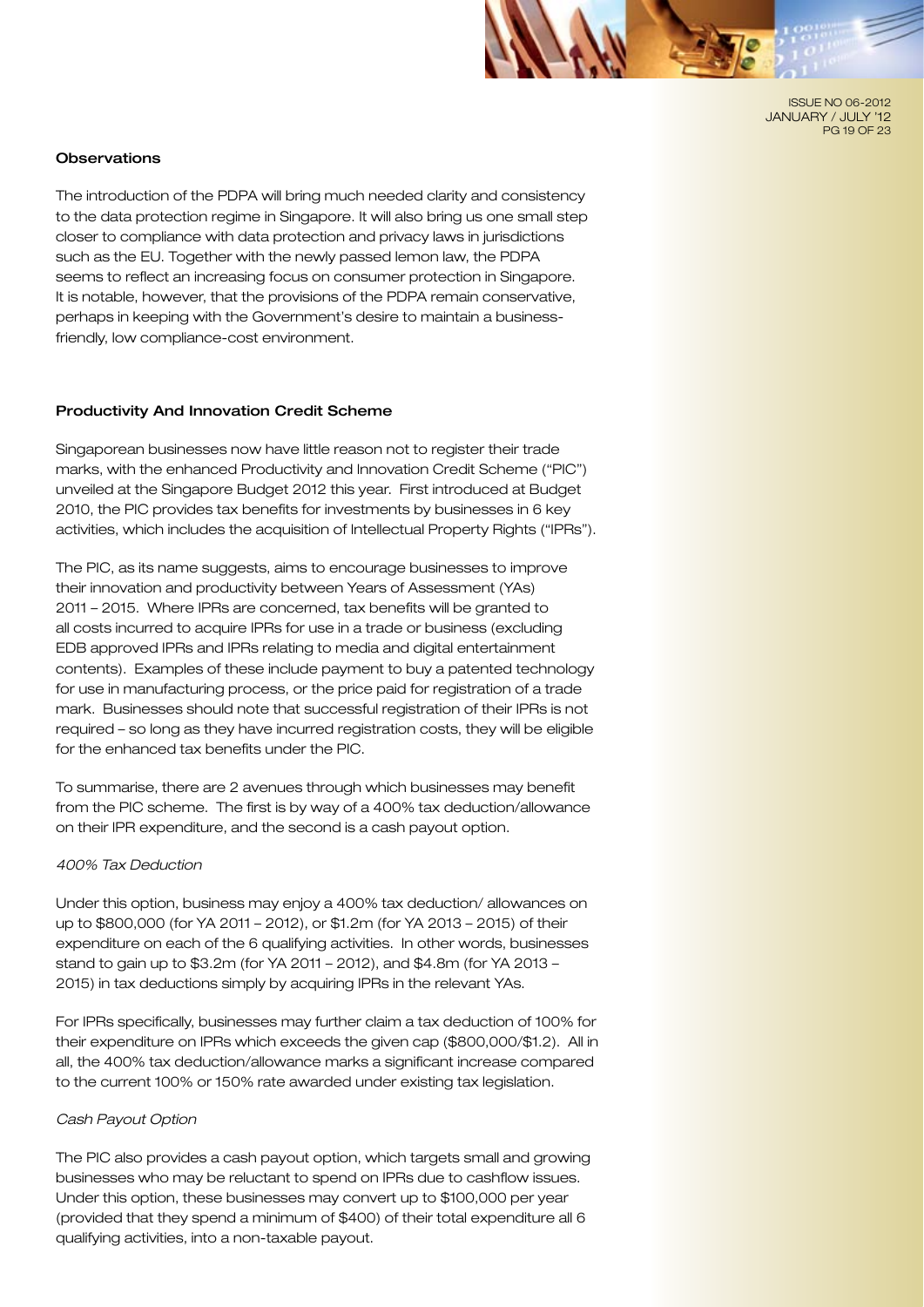

ISSUE NO 06-2012 JANUARY / JULY '12 PG 20 OF 23

The cash payout option is available at a conversion rate of 30% (for YA 2011 – 2012), and at 60% (for YA 2013 – 2015). As such, businesses may obtain a total cash payout of \$60,000 (\$200,000 x 30%) for YA 2011 – 2012, and \$60,000 (\$100,000 x 60%) per year between YA 2013 – 2015.

In order to be eligible for this cash payout option, businesses are required to meet the following criteria:

- (a) they must have incurred expenditure on any of the 6 qualifying activities, and are entitled to tax deductions/allowances under the PIC;
- (b) they must have active business operations in Singapore; and
- (c) they must have at least 3 employees who are Singapore citizens, or PRs with CPF contributions (however, sole-proprietors, partners under contracts for service, and shareholders who are directors of the company, are excluded).

Businesses who are unable to fully utilize their tax deductions or allowances under the PIC may also use these amounts to offset other income of their business. For example, these unutilized trade losses may be:

- (a) carried forward to offset against the business income of future YAs;
- (b) carried back to the immediately preceding YA to be offset against the prior year's income; or
- (c) transferred to and offset against the income of a related Singapore company.

Finally, businesses are required to own their new IPRs for a minimum period before they may qualify for the tax deductions under the PIC. For registered IPRs, this period is one year (from the date of filing), and for acquired IPRs, 5 years (from the date of acquisition). Failing to meet these minimum ownership requirements will trigger claw-back provisions under the PIC, with respect to the tax deductions/allowances given in respect of the business' IPRs.

#### Lemon Law - Consumer Protection (Fair Trading) Act

On 9 March 2012, Parliament passed an Act to amend the Consumer Protection (Fair Trading) Act (Cap. 52A) ("CPFTA"), an amendment widely known as the introduction of Singapore's "lemon law" (the "Amendments"). "Lemon laws" refer to laws that protect consumers by providing remedies against "lemons" – defective goods that do not conform to contract, are not of satisfactory quality, or are not fit for their intended purpose. The amended CPFTA is expected to come into effect on 1 Sept 2012, providing half a year for businesses to work toward compliance with the new laws.

While some protection against sales of defective goods is currently in place, many felt that the existing laws lacked clarity and were too narrow. The Amendments therefore attempt to clarify issues such as timelines and the burden of proof, and also to expand the remedies available to consumers and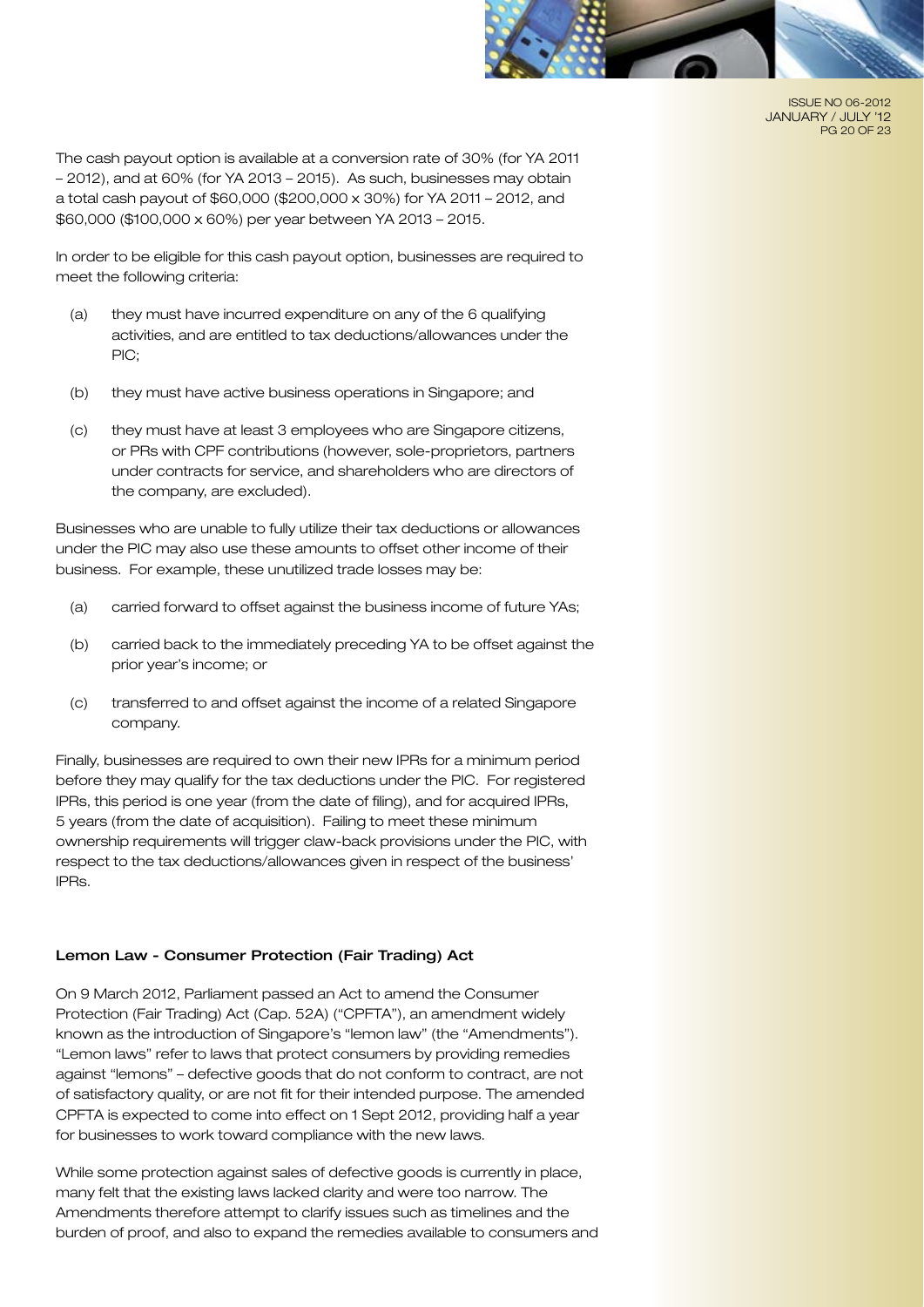ISSUE NO 06-2012 JANUARY / JULY '12 PG 21 OF 23

retailers. Other existing remedies such as those under common law and the Sale of Goods Act (Cap. 393) ("SGA") continue to apply.

#### *Application of the Amended CPFTA*

The Amendments apply to goods purchased by a person dealing as a consumer, which do not conform to the applicable contract at the time of delivery. An "applicable contract" is a contract for the sale of goods as defined in the SGA, a contract for the supply of goods as defined in the Supply of Goods Act (Cap. 394), or a hire-purchase agreement as defined in the Hire Purchase Act (Cap. 125).

The "goods" covered includes all goods, including pets and secondhand goods/vehicles. The Minister for Trade and Industry has clarified that online purchases are also covered, as long as Singapore law applies to the transaction. However, the Amendments do not apply to services or purchases of real property, as it was felt that these transactions are more adequately covered by other laws.

#### *Reversal of Burden of Proof*

A key provision in the Amendments is the reversal of the burden of proof in certain circumstances. Section 12B(3) of the amended CPFTA sets out a rebuttable presumption that the goods did not conform to the applicable contract at the time of delivery, if the purchaser reports the defect within 6 months of delivery. The retailer will then bear the burden of proving that the goods were not defective at the point of delivery.

Where the goods are perishable or consumable, however, this presumption only applies up to the normal shelf life of the goods.

#### *Repair or replacement*

If the goods purchased do not conform to the applicable contract, section 12C of the amended CPFTA states that the consumer may request for repair or replacement of the goods. Such repair or replacement must be done within a reasonable time and without significant inconvenience to the consumer, and any necessary costs must be borne by the retailer.

#### *Reduction in price or rescission of contract*

The consumer cannot demand repair or replacement of the goods if such repair or replacement would be impossible or disproportionate in comparison to certain other available remedies (s. 12C(3) of the amended CPFTA). However, if the consumer is prevented by s. 12C(3) from requesting for repair or replacement of the goods, he may instead ask for a reduction in price or a recission of the contract (s. 12D of the amended CPFTA). The Minister for Trade and Industry has stated that any refund given to the consumer cannot be in the form of a voucher unless otherwise agreed by the customer.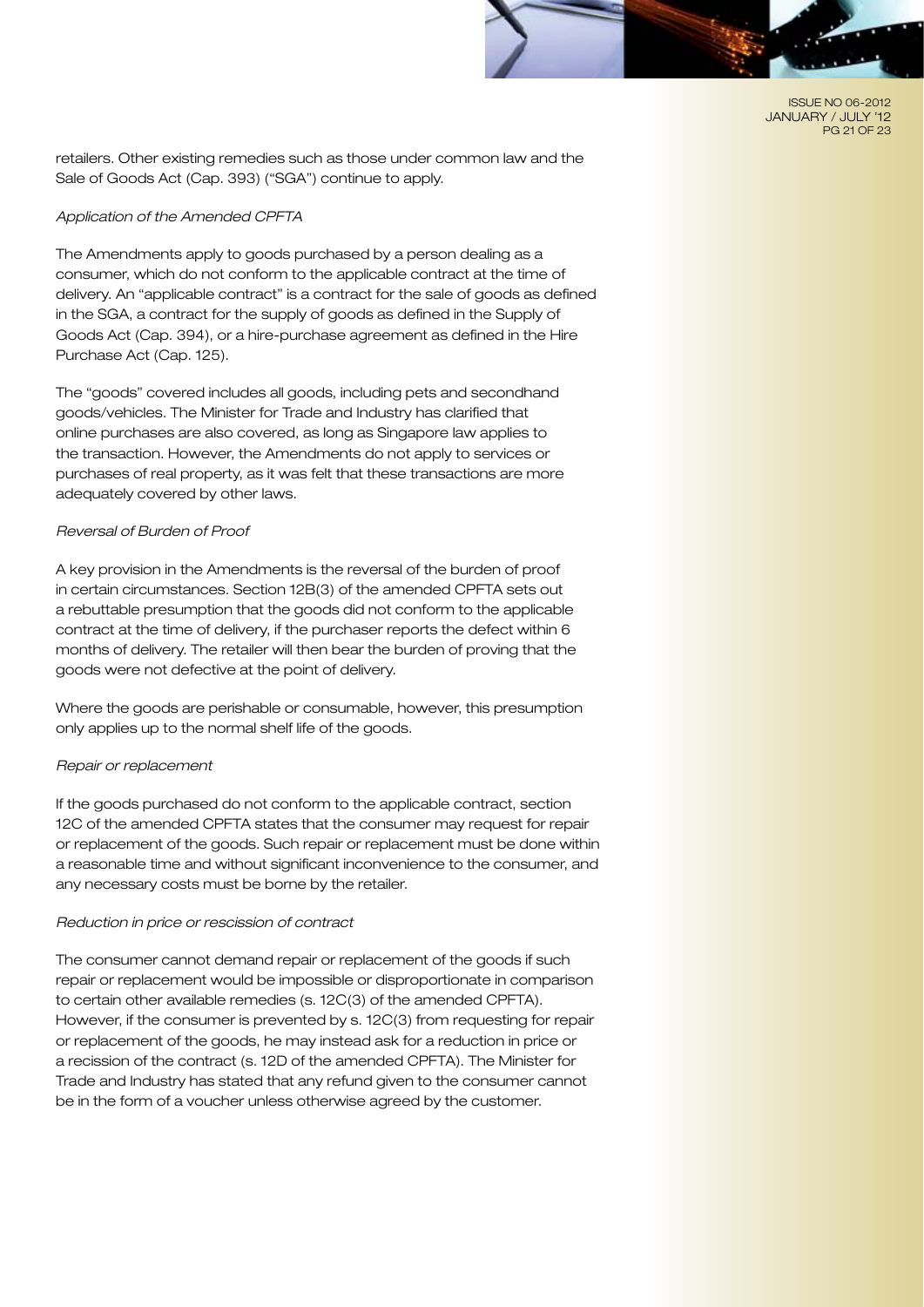

ISSUE NO 06-2012 JANUARY / JULY '12 PG 22 OF 23

#### *Protection of Retailers' Interests*

The Amendments also contain several provisions to protect the legitimate interests of retailers, as a balance is sought to be struck between the needs of consumers and that of retailers. Some examples are as follows:

Retailer must be given a reasonable time to repair/replace goods

Where the consumer has requested either repair or replacement of the goods, he must give the retailer a reasonable time to comply with the requested remedy before rejecting the goods or demanding that the retailer provide the alternative remedy (s. 12E of the amended CPFTA).

#### *Presumption of non-conformity does not apply to replacement goods*

If a consumer has obtained a replacement for defective goods, the presumption of non-conformity will not apply to the replacement goods. As a result, if a consumer reports any defects in the replacement within the first 6 months after the replacement is delivered, the consumer will have to prove that those defects existed at the time of delivery in order to avail himself of the remedies in the amended CPFTA.

#### *Circumstances in which no remedy will be available under the CPFTA*

During the Parliamentary Debates on the Amendments, the Minister for Trade and Industry emphasised that a consumer would not be entitled to a remedy under the CPFTA if:

- (i) the goods were damaged or misused, or the defect was caused, by the consumer;
- (ii) the consumer caused the damage while trying to repair the goods on his own or through unauthorised retailers;
- (iii) the consumer knew about the defect before he bought the goods; or
- (iv) the consumer simply changed his mind and no longer wants the goods.

#### *Other Important Points*

It bears noting that retailers cannot contract out of the newly added provisions. The existing section 13 of the CPFTA states that the operation of the CPFTA cannot be excluded by contract. Also, the Unfair Contract Terms Act (Cap. 396) prevents retailers from excluding implied terms of conformity to description, satisfactory quality and fitness for purpose when dealing with consumers. Accordingly, where a retailer sells discounted items with slight defects, even if he specifies that the goods are sold "as is", he can still be liable under the CPFTA. To minimise his liability, the retailer must point out the defect in the goods specifically to the consumer, and should also document the specific defects on the sales invoice or packaging.